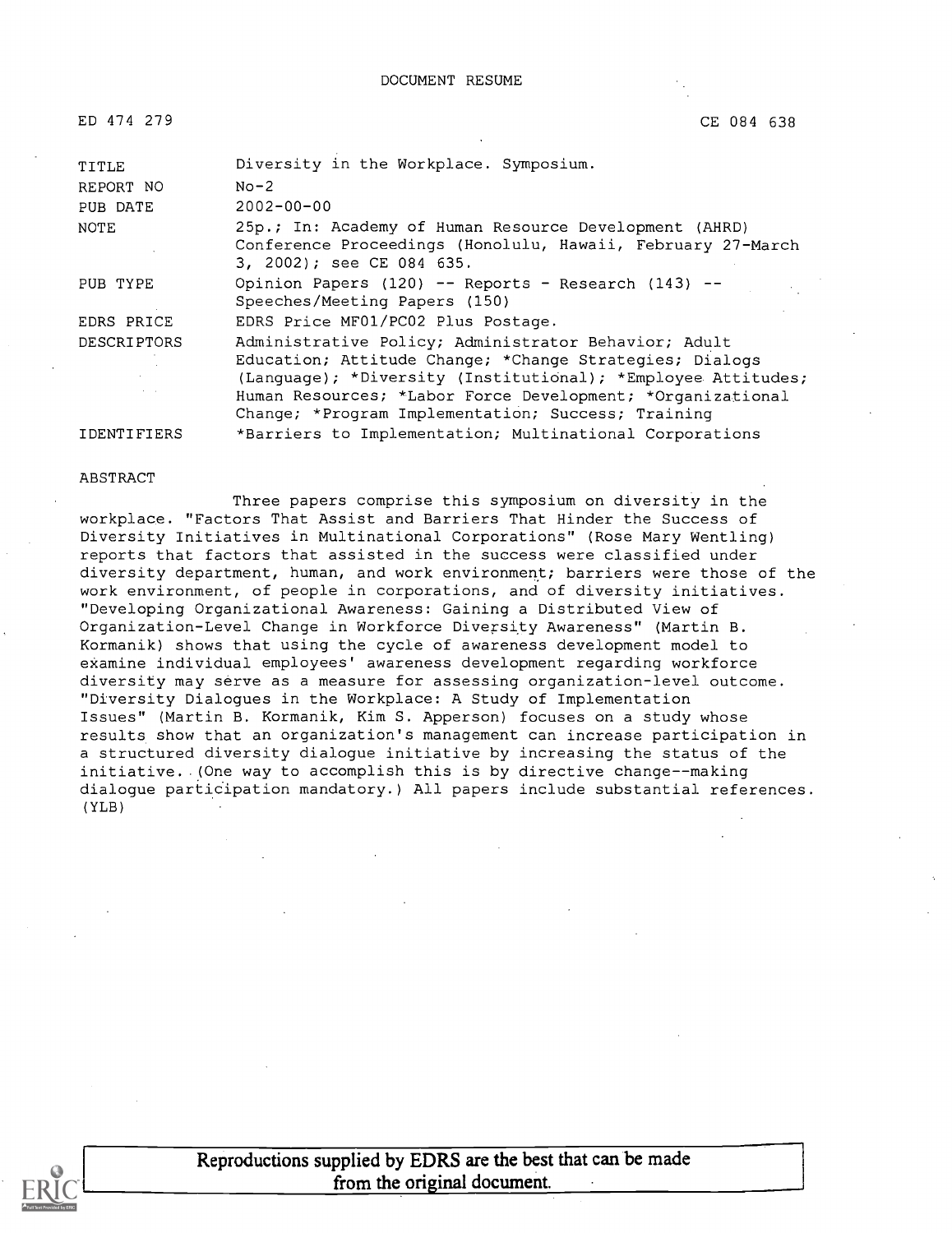PERMISSION TO REPRODUCE AND DISSEMINATE THIS MATEHIAL HAS<br>BEEN GRANTED BY

Wentling/Kormanik

TO THE EDUCATIONAL RESOURCES INFORMATION CENTER (ERIC)

1

U.S. DEPARTMENT OF EDUCATION Office of Educational Research and Improvement EDUCATIONAL RESOURCES INFORMATION CENTER (ERIC)

/4T-his document has been reproduced as received from the person or organization originating it.

0 Minor changes have been made to improve reproduction quality.

Points of view or opinions stated in this document do not necessarily represent official OERI position or policy.

 $\sim$   $\sim$ 

# 2002 AHRD Conference

# Diversity in the Workplace

Symposium 2

Honolulu, Hawaii

February 27 - March 3, 2002

 $66064638$ 

EST COPY AVAIIABILE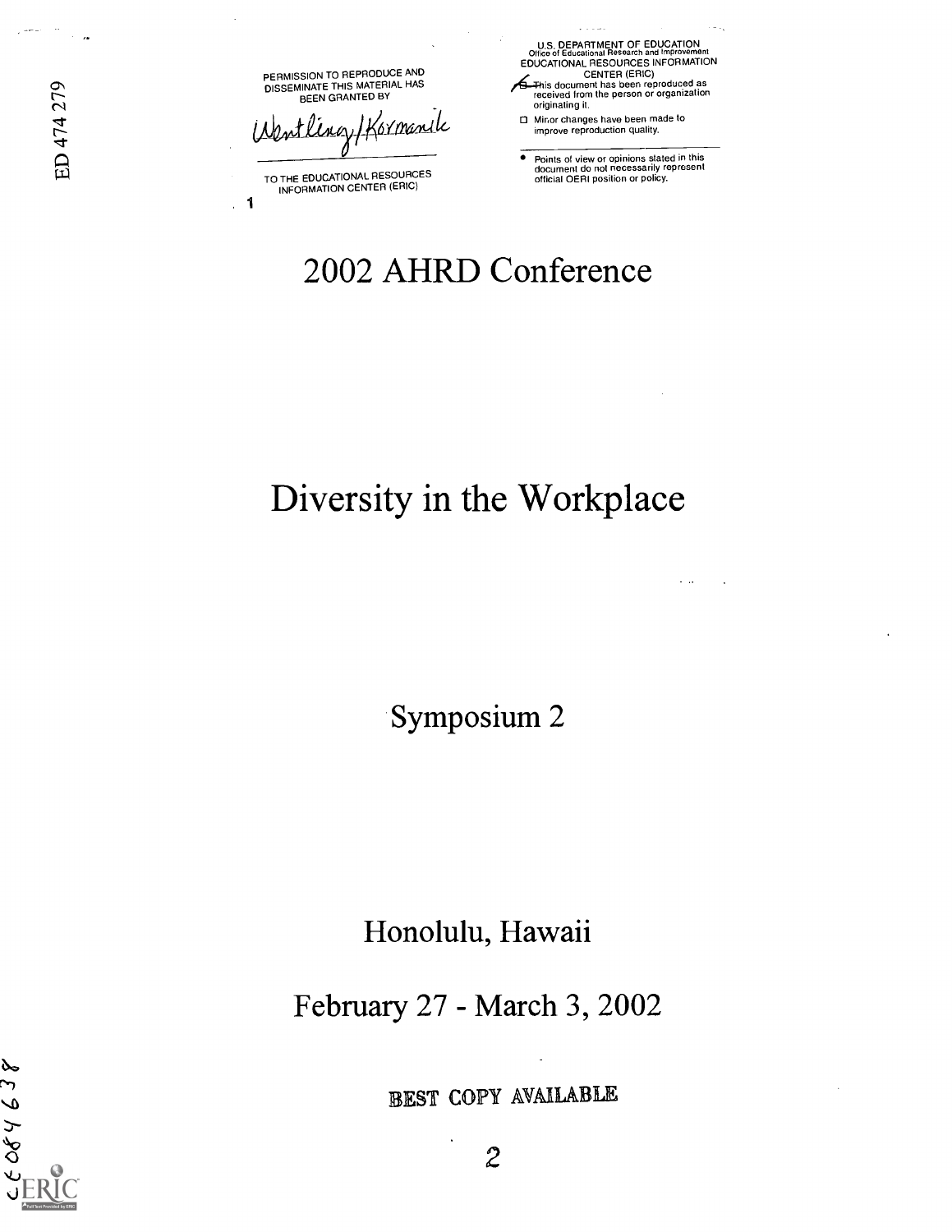# Factors that Assist and Barriers that Hinder the Success of Diversity Initiatives in Multinational Corporations

**Rose Mary Wentling** University of Illinois

> The purpose of this study was to identify and provide information on the factors that assist and barriers that hinder the success of diversity initiatives in multinational corporations. Eight multinational corporations headquartered in the United States were selected for this study. Two methods of data collection were used: semi-structured face-to-face interviews, and document analysis.

Keywords: Diversity Initiatives, Multinational Corporations, Organizational Barriers

The populations of the United States and other countries around the world are becoming more diverse, causing organizations to become more diverse as well (Fernandez, 1993; Gilbert & Ivancevich, 2000; Norton & Fox, 1997). Demographers have reported that the workforce population will include an increased number of women, more minorities, varieties of ethnic backgrounds, more aging workers, and people with different life styles (Schraeder, 1999). People from many diverse groups will be working together to keep businesses running competitively throughout the world (Dutton, 1998). It is expected that the extent to which these demographic workforce shifts are effectively and efficiently managed will have an important impact on the competitive and economic outcome of organizations (Dass & Parker, 1996; Gasorek, 1998). Only companies that have cultures which support diversity will be able to retain the best talent necessary to remain competitive (Morosini, 1998).

Increases in competition and demographic changes have convinced many business leaders that diversity should be an essential part of their business strategy (Cox, 1993; Pollar, 1998). Demographic changes, the shift from a manufacturing based economy to a service economy, and global competition are some factors that have forced US corporations to reexamine their policies, programs, and practices to remain competitive. One of the most cited reports on the dramatic demographic changes in US society is Workforce 2000: Work and Workers for the Twenty-First Century (Johnston & Parker, 1987). This report and others (Judy & D'Amico, 1997; US Bureau of the Census, 1994; US Bureau of Labor Statistics, 1998) indicate that workforce demographics are expected to change dramatically. Managers who want their organizations to remain competitive are concerned about how to implement different initiatives and programs in order incorporate and retain diverse body of employees (Gasorek, 1998; Rosner, 1999).

There are numerous ways in which different individuals have defined diversity. Definitions of the term range from narrow to very broad. Narrow definitions tend to define diversity in terms of race, gender, and ethnicity (Kossek & Lobel, 1996). Broad definitions may also include age, national origin, religion, disability, sexual orientation, values, ethnic culture, education, language, life style, beliefs, physical appearance, and economic status (Norton & Fox, 1997). Each of these characteristics can affect an employee's attitudes and behaviors in the workplace, as well as influence their ability to work well with other employees. For the purpose of this study, diversity is defined as all the ways in which people differ, and it encompasses all the different characteristics that make one individual or group different from another. It is all-inclusive and recognizes everyone and every group as part of the diversity that should be valued (Bayles & Russell, 1997; Kossek & Lobel, 1996).

An important force influencing workforce diversity is the globalization of the marketplace. As global competition is increasingly becoming more important, it has become apparent that American competitiveness in the gobal marketplace will depend on effective human resource development and management (Fernandez, 1993; Poole, 1997). Wentling and Palma-Rivas (1998) interviewed diversity experts throughout the United States and found that the globalization of many American corporations has raised the need for a multicultural perspective to compete successfully abroad. These companies need to deal with diverse employees, customers, and suppliers around the world. Therefore, many companies are providing skills and cultural awareness training to help their employees be more knowledgeable, understanding, and sensitive to the differences which may exist between themselves and people from other countries. According to Fernandez (1993), US companies will continue to expand through acquisitions, mergers, the transfer of facilities overseas, and will be faced with increasing diversity in the workforce.

During the last decade, many organizations have responded tothe increase in diversity with initiatives and

Copyright © 2002 Rose Mary Wentling



 $\overline{\mathbf{3}}$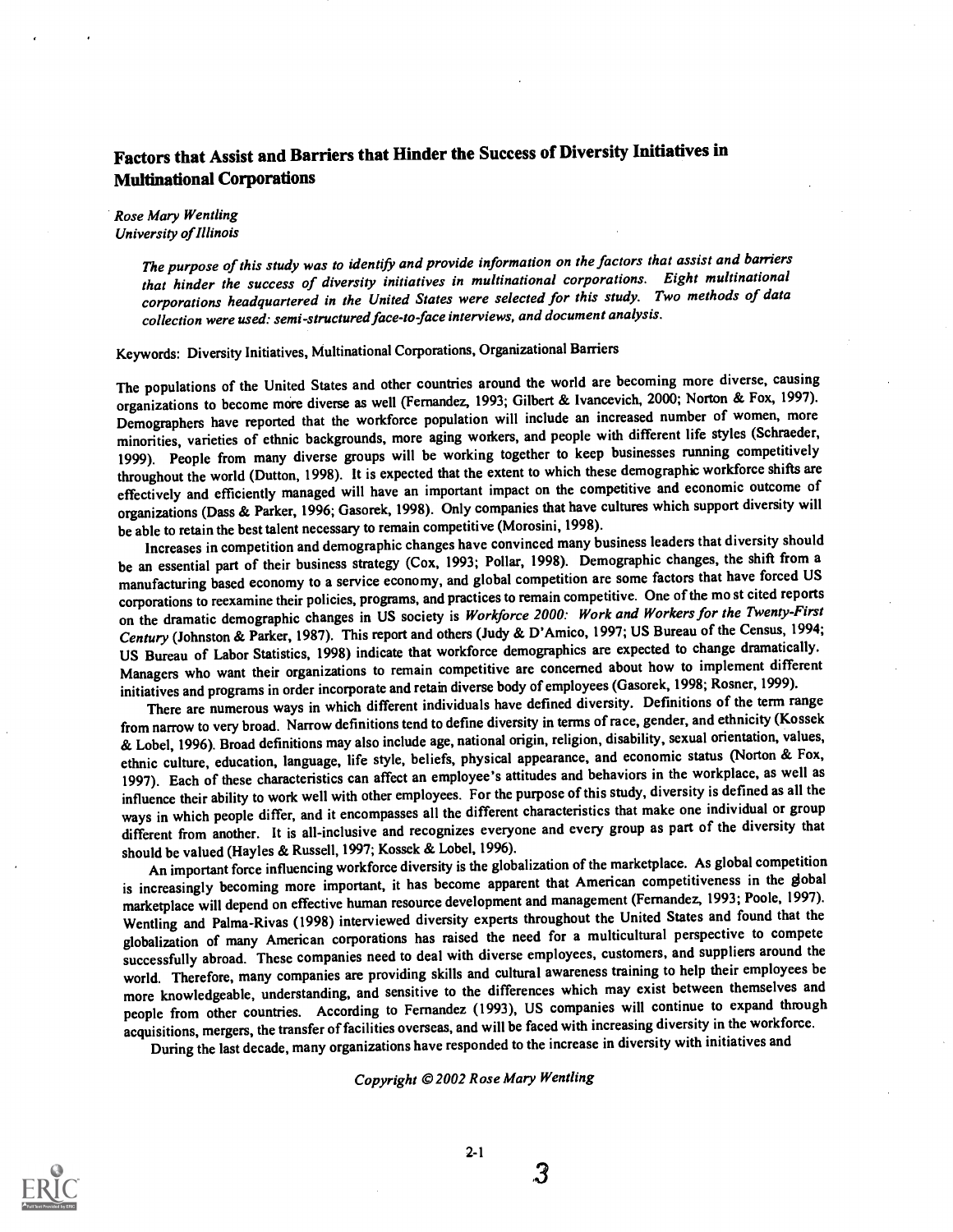programs designed to manage diversity in the workplace (Arredondo, 1996). For example, Cox (1993) identified work arrangements, education and training, career management, and mentoring relationships as specific diversity initiatives in American corporations. Morrison (1992) found diversity initiatives related to accountability, career development, and recruitment. Although there is a wide range of initiatives and strategies for managing diversity and organizations are scrambling to develop diversity programs, very little is known about factors that assist and barriers that hinder the success of diversity initiatives in multinational corporations (Fernandez, 1993: Florkowski, 1996; Hayles & Russell, 1997).

#### Purpose of Study

The purpose of this study was to investigate the factors that assist and barriers that hinder the success of diversity initiatives in multinational corporations. Diversity initiatives for the purpose of this study are defined as specific activities, programs, policies and any other formal processes or efforts designed for promoting organizational culture change related to diversity (Arredondo, 1996). This study examined the following major research questions:

- 1. What factors have assisted in the success of diversity initiatives in corporations?
	- 2. What barriers have hindered the implementation of diversity initiatives in corporations?
- 3. What can be done to prevent failure of diversity initiatives in corporations?

#### **Methodology**

This was a descriptive and exploratory study. Two major methods of data collection were used: semi-structured faceto-face interviews and document analysis. Interviews were conducted with workforce diversity manager/directors who are responsible for diversity initiatives in multinational comporations headquartered in the United States. The data obtained through the interviews consisted of words in the form of rich verbal descriptions (qualitative data), as well as quantitative data. Essentially, this study used a qualitative approach to answer the research questions. A quantitative method in the form of frequencies and percentages were also used to support the qualitative data. The second major method of data collection used was document analysis. Documents related to the organizational diversity initiatives in the multinational corporations were collected from primary and secondary sources. Documents were solicited from the corporations and from standard literature sources, such as, annual reports, community relations reports, journals, nagazines, world-wide-web, newspaper articles, research reports, and diversity-related books. The data obtained from these documents provided insightful and enriched information that was used to confirm and verify the information provided by the study participants during the face-to-face interviews.

The population for this study was composed of the 30 multinational corporations in a mid-west state in the US listed in the book entitled, Directory of Diversity in Corporate America (1994). From those 30 corporations, a sample of eight was randomly selected to participate in the study. The population and sample that was selected for this study was ideal because in order for a corporation to be included in the Directory of Diversity in Corporate America (1994), it must meet the following criteria: (a) have extensive experience with workforce diversity, (b) be multinational corporations, (c) be allocating resources to diversity initiatives, and (d) have launched successful corporate diversity

initiatives.<br>The data were collected through interviews and document analysis. The researcher conducted face-to-face<br>S. We arithmentional interviews and the same of the contractions in eight multinational interviews with eight workforce diversity manager/directors in charge of diversity initiatives in eight multinational corporations in a mid-west state in the United States. The researcher developed a semi-structured interview guide to assist in collecting the data from the interviews. The interviews were conducted on-site at each participant's corporate office. All interviews were tape recorded and extensive notes were also taken during each interview. The interviews lasted from one and a half to three hours, with an overall average of two hours.

In addition, the researcher conducted a document analysis of written and printed materials related to the organizational diversity initiatives in the multinational corporations. These documents were solicited, collected, and included the most current corporate annual reports, newsletter articles, newspaper articles, and profiles from general business directories, research reports, journal articles, magazine articles, and chapters from diversity books.

The data from the interviews were content-analyzed. Content analysis is a research technique for systematically examining the content of communications-in this instance, the interview data. The researcher and a research associate independently analyzed the participants' responses and the related issues that arised during the interview process. No major discrepancies were found when the analyses from both researchers were compared. The researchers read the responses, put them together as complete quotations, and filed them according to the topic or

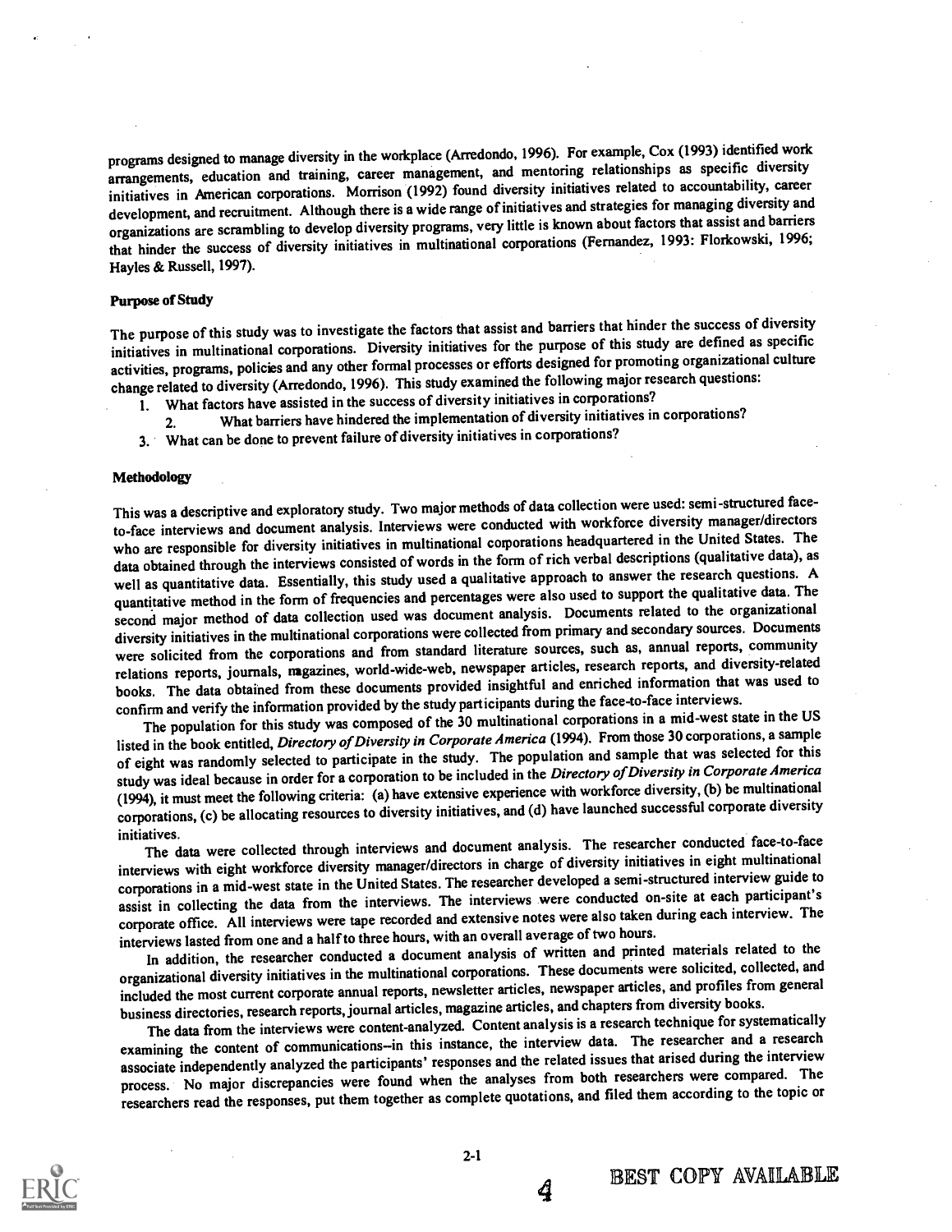issue addressed. Responses were analyzed thematically. Emergent themes were ranked by their frequency of mention and finally categorized. Data obtained through the interviews were analyzed qualitatively and quantitatively. Quantitative data were used to provide the basic research evidence, while qualitative data were used to round out the picture and provide examples.

Documents were collected and analyzed prior to, during, and after the interviews. All together there was a total of 47 related documents analyzed. Related documents obtained from the world-wide-web, corporate sources, books, journals, newspapers, newsletters, reports, and so forth were all included in individual files for each of the corporations in the study. The researcher coded the related documents by relevant topic as they related to the major research questions. To further assist in ensuring the reliability of the data analysis, the researcher invited a diversity manager from a multinational corporation in the west coast to review four of the interviews. The ratings (frequencies of emergent themes) of the diversity manager matched the researcher'sratings in all of the four interviews reviewed. The same procedure was followed for the related documents analysis, which produced similar results.

#### Results

The results of this study are summarized in three major sections that parallel the research questions: (a) Factors that assist in the success of diversity initiatives in multinational corporations, (b) Barriers that hinder the success of diversity initiatives in multinational corporations; and (c) Preventing failure of diversity initiatives in multinational corporations.

### Factors Assisting in the Success of Diversity Initiatives

The first major research question in the study attempted to identify the factors assisting in the success of diversity initiatives. To analyze the data on the factors assisting in the success of diversity initiatives, the researcher developed three categories based on what the study participants stated. Factors identified were classified under the following three categories: (a) diversity department, (b) human, and (c) work environment. Factors identified in each of the categories were ranked-ordered according to the frequency of mention by the study participants. The categories are described as follows:

Diversity Department Factors Assisting in the Success of Diversity Initiatives. The study participants cited a variety of factors assisting in the success of diversity initiatives, which the researcher assembled under the category of diversity department. This category had the largest number of factors and also some of the most frequently mentioned. These specific factors fell under the diversity department's responsibility for success. The three most frequently mentioned factors under this category were: (a) have a strategic plan for diversity initiatives, 8 (100%); (b) integrate diversity initiatives into the corporate goals and priorities 8 (100%); (c) implement several initiatives simultaneously, 7 (88%).

The importance of having a strategic plan for the success of diversity initiatives was recognized by all the study participants. They all agreed that strategic planning is an important factor that leads to the success of diversity initiatives because it provides guidance, makes them reactive, and avoids shortsightedness. Since strategic planning emphasizes long-term initiatives, it avoids the danger of having "one-shot" diversity initiatives that are likely to disappear with time. In other words, strategic planning does not allow diversity initiatives to become a fad. Having a diversity strategic plan was also recognized as a primary responsibility of the diversity department or function.

Another factor considered highly influential in the success of diversity initiatives is the integration of diversity initiatives into the corporation's goals and priorities, or the linkage of the diversity initiatives to the corporate strategic plan. All the study participants agreed that diversity initiatives should be integrated in the strategic goals and priorities of corporations. This is also a responsibility of the diversity department or diversity function. If managers and employees in an organization clearly see the relationship between the diversity initiatives and the corporation goals, this can demonstrate that diversity is important and unlikely to fade away. This can also lead people to become supportive, and management to become committed to the initiatives.

Eighty-eight percent of the study participants agreed that in order for diversity initiatives to be successful, diversity departments have to coordinate several initiatives simultaneously. To implement a single initiative is perceived as negative and not likely to be successful. Study participants stated that "diversity initiatives should not stand alone and should be connected to the diversity business case." Some diversity initiatives are perceived as very important but "not a solution in itself." One of the research participants stated, "I think that diversity initiatives

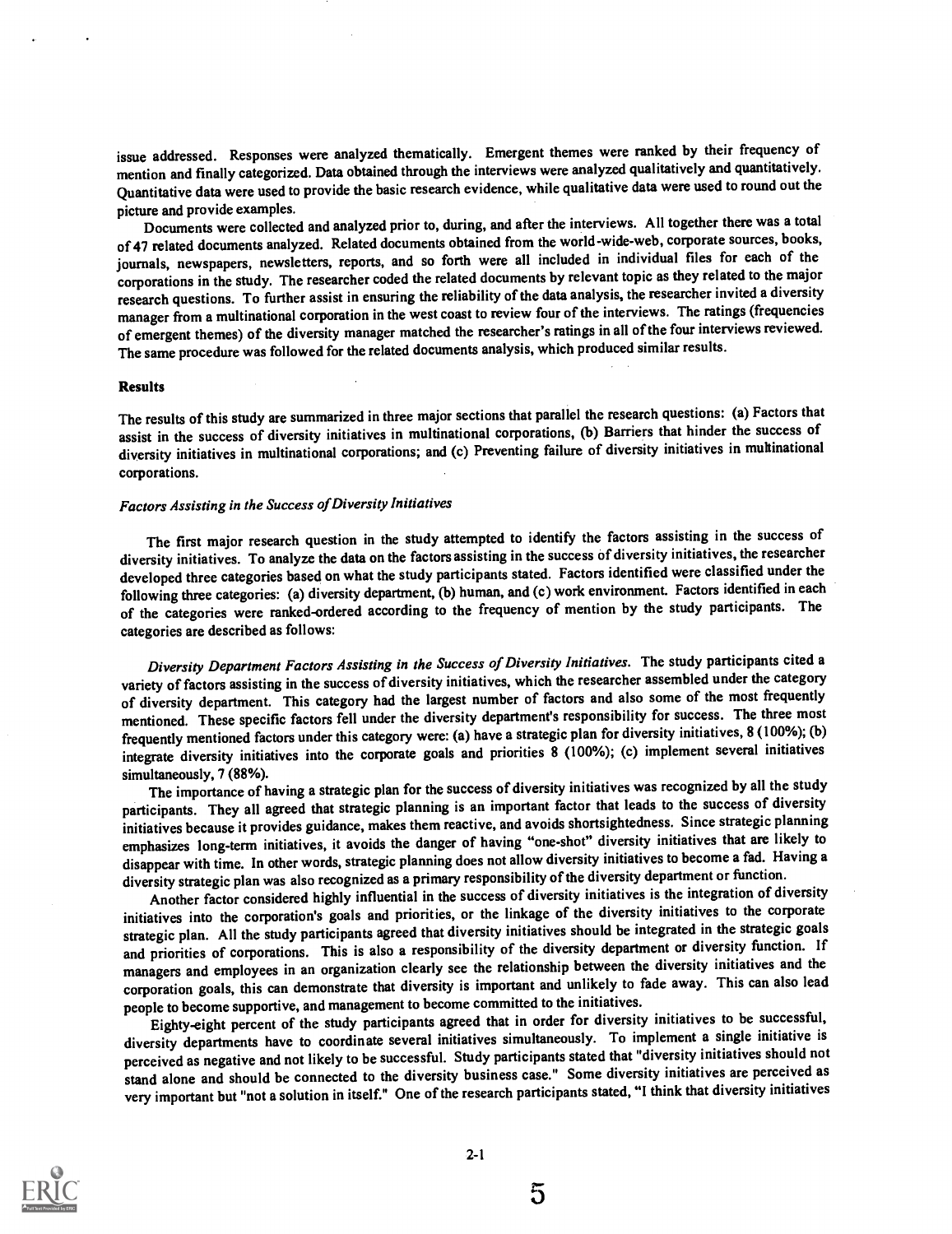really do work, but they do not stand alone. If you implement just one initiative, you are not going to get the rest of what needs to happen; meaning, you don't have the good foundation in place."

Human Factors Assisting in the Success of Diversity Initiatives. Many factors assisting in the success of diversity initiatives were identified for the category of human factors. The three most frequently mentioned factors under this category were: (a) recognition that diversity is a business imperative 8 (100%); (b) acknowledgment of the benefits of diversity, 7 (88%); (c) people personally committed, 5 (63%).

In order for diversity initiatives to be successful, there must be recognition that diversity is a business imperative. This factor was recognized as a driver of success by all the study participants. Managers and employees alike need to recognize that diversity is a business imperative. One study participant stated, "Diversity initiatives have been successful for us because we have been able to make diversity a business case, a business imperative." Another study participant said, "Recognition by many people in the organization that diversity is a compelling business issue has led us to have successful diversity initiatives." Acknowledging the benefits that diversity brings to corporations, managers, and employees was another factor identified as a driver of success for diversity initiatives by eighty-eight percent of the study participants.

Another human factor associated with the success of diversity initiatives is to have people personally committed to diversity. This factor was recognized as a promoter of success by sixty-three percent of the study participants. The following was stated by one of the participants regarding this aspect, "I think what has been very successful is the energy and the commitment you get from people in the organization. We have people that at different levels wanted to be involved because they are really committed and recognize the importance of respect and inclusion. Because they are committed, they can also connect diversity with its impact on teams, and also can understand how important it is for an organization to utilize everybody. We have people functioning as champions in the workplace and they are really trying to raise issues around diversity whenever they can, and that I think it has been really successful."

Work Environment Factors Assisting in the Success of Diversity Initiatives. Many factors were cited by the study participants under the category of organizational factors. The three most frequently mentioned factors under this category were: (a) have a culture that values diversity, 8 (100%); (b) top management support, endorsement, and commitment, 8 (100%); (c) recognizing that diversity is more than an HR issue, 6 (75%).

All the study participants identified having a culture that values and supports diversity as the most important factor leading to the success of diversity initiatives. One study participant stated, "Our diversity initiatives have been successful because we have a culture that fully supports diversity. Diversity is part of the culture from the highest to the very bottom levels. The value of diversity is something that is communicated throughout the entire organization just as any other business strategy, such as quality management."

All of the research participants also identified top management support as one of the most important factors driving the success of diversity initiatives. According to the study participants the most influential factor that has assisted in the success of diversity initiatives is the commitment and support of top management. One study participant indicated, They (senior management) firmly support the diversity initiatives. We started off with top leadership and pushed it down. Much effort is going on at the senior level of this company. Success is because we have commitment from the executive group in the organization."

Seventy-five percent the study participants also agreed that in order for diversity initiatives to be successful, the top executives and everyone in a corporation should recognize that diversity is a business imperative or a business advantage and much more than an HR issue. Recognizing the advantages that diversity management brings to organizations and individuals can be a strong factor leading to the success of diversity initiatives. One reason is that people's understanding can make the implementation and development processes easy. Another reason is that if people in corporations understand the value of diversity, they can become more receptive and willing to participate.

For some study participants it was difficult to identify major factors assisting in the success of diversity initiatives. For them, various factors complemented each other in supporting successful diversity initiatives. The ideal, for them, would be to have all the factors described above working together to ensure the success of diversity initiatives. The rationale for not mentioning specific factors was that they depended on each other to make diversity initiatives effective. For the study participants who perceived the combination of factors as leading to success, all factors were very important, but success depended on a combined approach. For example, just one factor, such as management commitment, in itself will not lead to success, it has to be complemented by other factors as well.

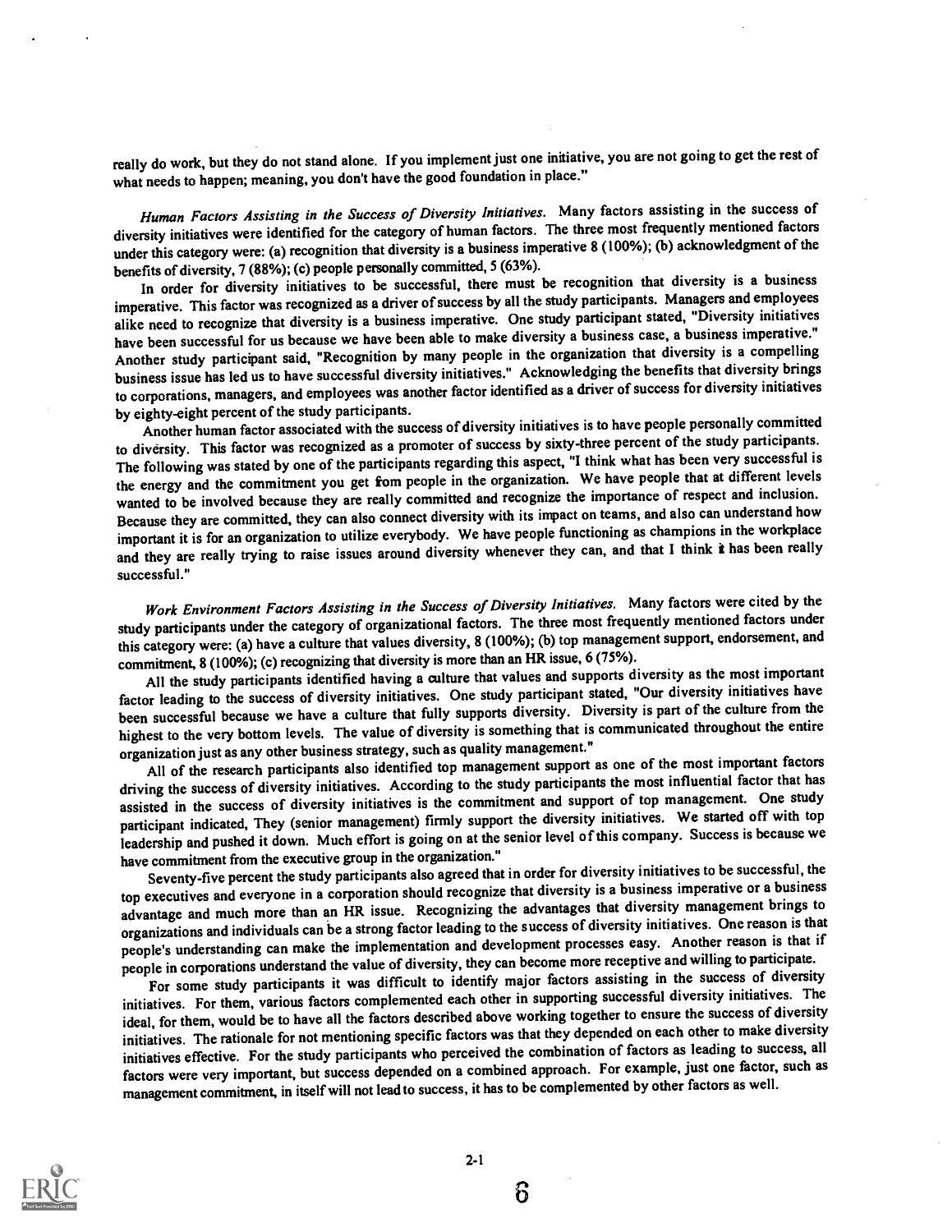#### Barriers to Diversity Initiatives

The second major research question in the study addressed the barriers that have hindered the diversity initiatives in the corporations. The study participants were asked to identify the barriers that have hindered the diversity initiatives in their corporations. To analyze the data, the researcher developed three categories based on the barriers cited by the study participants. Barriers identified were classified under the following categories: (a) Barriers of the work environment; (b) Barriers of people in corporations; and (c)Barriers of diversity initiatives. Barriers identified in each of the categories were ranked-ordered according to the frequency of mention in the interviews. The categories are described below.

Barriers of the Work Environment. The study participants cited many major barriers that the researcher categorized under the category of barriers coming from within the corporations' work environments. The three most frequently mentioned barriers under this category were: (a) competing agendas, 6 (75%); (b) size and complexity of the corporation, 6 (75%); and (c) economic changes, 4 (50%).

Having competing agendas is a corporate barrier that was identified by seventy-five percent of the study participants. These corporations are engaged in many additional projects other than diversity, and all of them are perceived as important by the leaders of their corporations. Most of them are engaged in total quality management, process improvement, strategic planning, team development, and many other types of organizational development interventions. They all require time and resources. Therefore, financial support, human resources, and time have become very scarce for managers and employees. One of the study participants stated that, "There is a constant struggling to get the most urgent done. People set their priorities and diversity issues are left behind because they are easier to put off."

Seventy-five percent of the study participants identified the size and complexity of the corporations as a big barrier hindering the development of diversity initiatives. All the corporations studied are very large with a number of divisions and branches inside and outside the United States. The complexity of their operations and their sizes make it difficult to effectively coordinate the overall process of diversity initiatives. Corporations' large number of units, branches, sub-cultures, and locations are barriers that do not allow diversity initiatives to be implemented easily. The importance each corporate unit gives to diversity also varies. This also leads some units or branches to adapt changes at differing speeds. Size of the organizations was also seen as a barrier because it interferes with conveying the diversity message to many people in a limited amount of time. In addition, corporate size makes it difficult to come to decisions and agreements in a reasonable time frame.

Half of the study participants identified changes in the economy of the corporations as an important barrier hindering the progress of diversity initiatives. These economic changes have forced corporations to decrease financial resources and to reduce the number of people working in corporations, causing excessive overload work schedules. Due to economic changes, corporations have less resources in general. Economic changes have led corporations to reduce, downsize, and flatten. This means that corporations have to function with fewer people, which, in turn, brings more pressure and overload work schedules for everyone in the organizations. Unfortunately, this leads to lack of time and financial resources to devote to diversity initiatives.

Barriers of People in Corporations. The study participants cited a variety of barriers that the researcher categorized under the category of barriers of people in corporations. The three most frequently mentioned barriers under this category were: (a) people not understanding the value of diversity, 7 (88%), (b) people not fully supporting diversity, 6 (75%); and (c) slow involvement, 4 (50%).

The most frequently mentioned barrier was people not understanding the value of diversity. Eighty-eight percent of the study participants cited this as a major barrier. The following phrases are evidence of this barrier: people not understanding why diversity is important; people not seeing its value; lack of awareness of the value of diversity; people not knowing what to expect; people not understanding what impact diversity has on them personally; people with myopic thinking; lack of visionary people; and people not seeing the true value of diversity.

Not having full support for diversity initiatives was mentioned as another barrier by seventy-five percent of the study participants. Not understanding the value of diversity and what it means for corporations and individuals can lead to this lack of support. However, some people may understand what diversity is and its value and still not

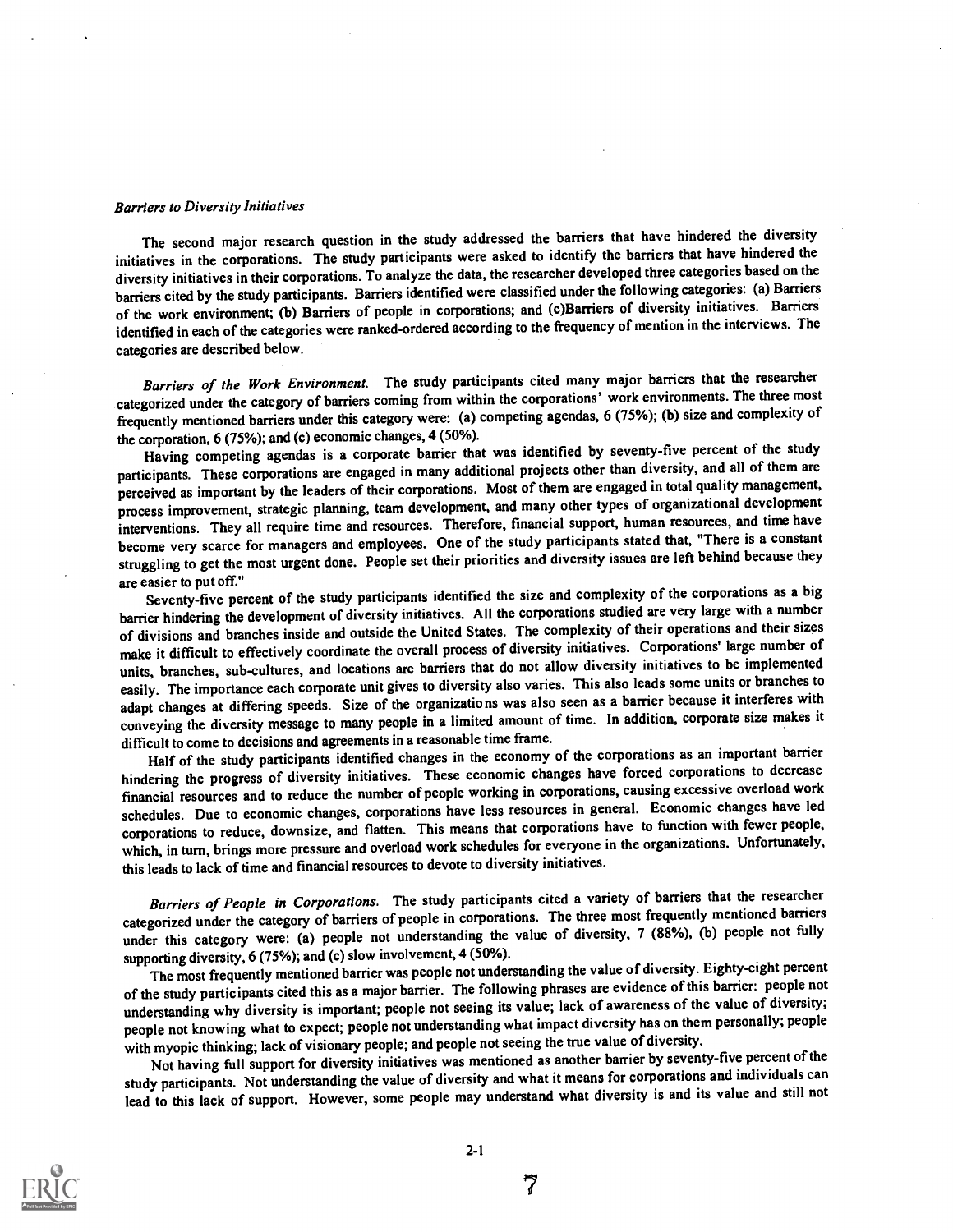support it. The most serious barrier in this context is when leaders in companies do not fully support diversity. One of the study participants put it this way: "I don't have, nor do I expect complete buy in. We actually do not have total support from everybody in the corporation. However, the person who was the most important for the diversity strategy to work was the CEO."

strategy to work was the CEO."<br>Half of the study participants identified slow involvement as a barrier. One of the participants described this barrier in the following way: "Some groups of people are much slower in reacting to change than others. That is a barrier that we encounter within the organization. If you have six business units, and two of them are slower than the others in implementing the diversity initiatives, people do observe and that is a double edged sword. It is especially negative when the slower ones represent business units with significant size."

Leaders being slow in implementing their diversity initiatives can create other obstacles, such as people within the business units complaining, missing work, becoming dissatisfied, and quitting and leaving the company.

Barriers of Diversity Initiatives. The study participants identified several barriers that the researcher categorized under barriers of diversity initiatives. The three barriers most frequently mentioned under this category were: (a) difficult to evaluate, 6 (75%); (b) difficult to show return-on-investment, 4 (50%); and (c) organizational policies interfering with diversity initiatives, 4 (50%).

Seventy-five of the study participants identified the difficulty to evaluate diversity initiatives as a barrier. According to the study participants, diversity initiatives are difficult to evaluate because many of them are long-term and cannot demonstrate their impact and effectiveness as easily as other types of business initiatives. Half of the study participants identified the difficulty of diversity initiatives to show return-on-investments as a barrier. According to the study participants diversity initiatives may take a long time to show their impact; therefore, it is difficult to measure the financial gain that may have resulted from the money invested on them. They also indicated that it was very difficult to develop methods for measuring the profitability gain that resulted from the money invested in diversity initiatives. Half of the study participants identified organizational policies interfering with diversity initiatives as a barrier. Participants indicated that out-dated organizational polices often do not accommodate the changes taking place in the diverse workplace and may not allow the proper implementation of the diversity initiatives. Participants stated that companies need to revise organizational policies and procedures that support diversity and help the organizational culture continually adapt in response to the changing workforce.

## Preventing Failure of Diversity Initiatives

The third major research question in the study addressed what can be done to prevent failure of diversity initiatives. After having identified the barriers that have hindered the progress of diversity initiatives, the study participants were asked to provide information on what they have done to prevent failure of diversity initiatives. The six most frequently mentioned ways that were identified by the study participants were: (a) obtain top management commitment, 7 (88%); (b) treat diversity as a business issue, 6 (75%); (c) conduct diversity initiative planning, 5 (63%); (d) provide diversity training and education, 4 (5%); (e) communicate the value of diversity, 4 (50%); and (f) approach diversity as branches, units or corporations are being created, 3 (38%).

Eighty-eight percent of the study participants indicated that top management commitment was a way to avoid failure of diversity initiatives. Having top management support was seen as a way to prevent many of the corporate and people barriers. For example, a study participant stated, "Having executive leadership support makes a big difference. Having their participation and visual commitment helps avoid failures, such as implementation of policies that can hinder the development of diversity initiatives."

Seventy-five percent of the study participants reported that, to prevent failure, diversity initiatives had to be considered a serious business issue. This meant that diversity initiatives had to be connected to the corporate business strategy. When diversity initiatives were treated as business strategies, then corporate barriers such as competing agendas and economic changes were more likely to be eliminated.

Sixty-three percent of the study participants identified planning as an effective way to prevent failure. According to the study participants it took much time and effort to develop effective diversity plans that were flexible, easy to understand, and linked to corporate strategic plans. Half of the study participants indicated that diversity training and education played an important role in avoiding potential failure of other diversity initiatives. Training and education was considered an effective tool to assist in removing barriers such as people not understanding the value of diversity, slow involvement, resistance to change and unwillingness to participate. Diversity training was a way to communicate the

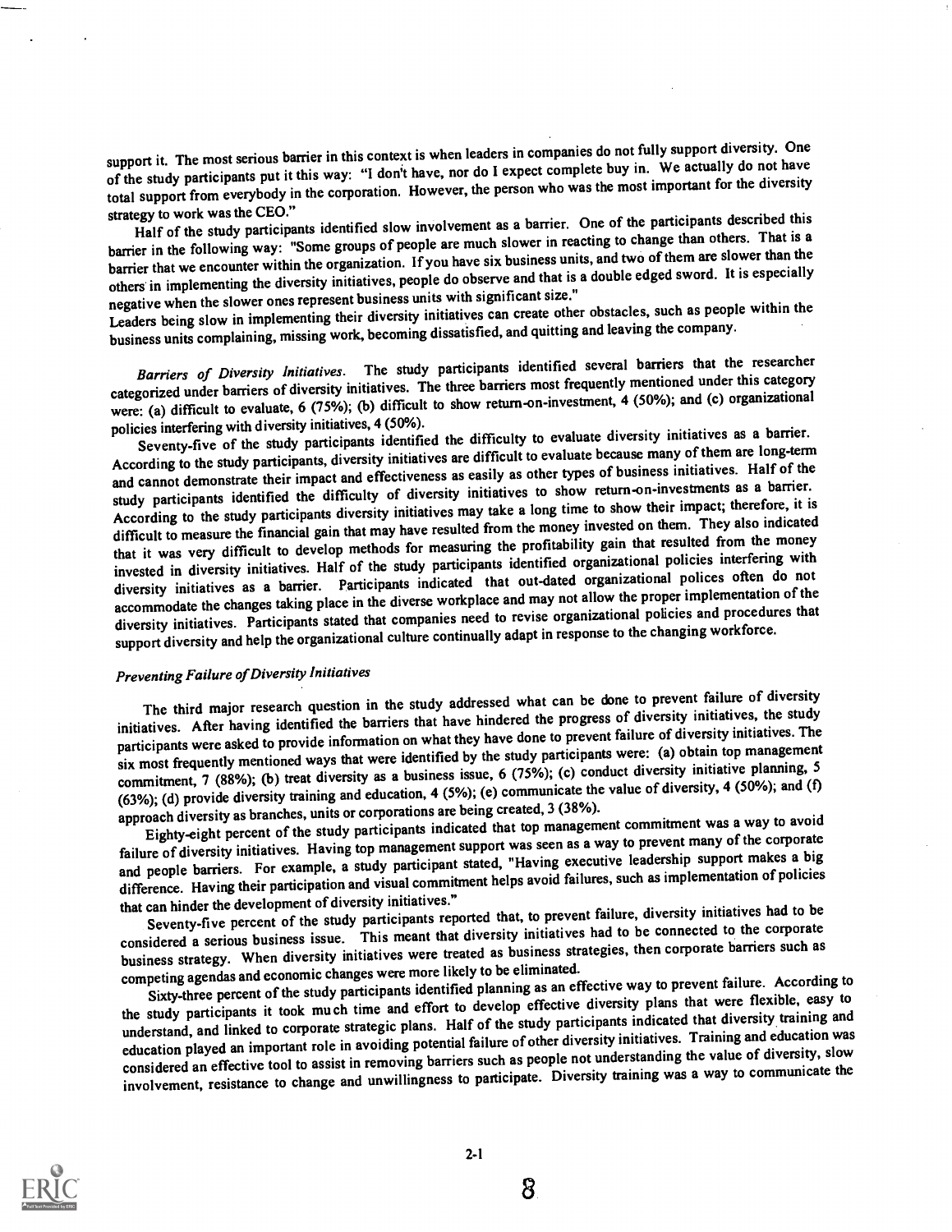importance of diversity and its impact on the organization. Communicating the value of diversity was reported by half of the study participants, as a way of preventing failure of diversity initiatives.

Thirty-eight percent of the study participants stated that an effective way to prevent failure and ensure success is by introducing diversity management as units, branches, or corporations are being created, formed, or transformed. One of the study participants put it this way: "The good news is that we are creating a new company. What we are doing at this point is addressing diversity as we are creating this new company, as opposed to going back and trying to change an organizational culture that has already been established. It is the most opportune time to be involved in diversity. Diversity is part of the three new policies and foundations that we are going to operate under. When diversity is integrated into the culture of an organization from the very beginning, people look at it through different eyes, which is really great."

#### Discussion

This study revealed that a wide range of barriers are likely to hinder the success of diversity initiatives in multinational corporations. The findings of this study indicate that, unfortunately, diversity initiatives are not free from barriers that hinder their progress. Barriers come in different forms and they may appear at any time during the developmental process of diversity initiative-that is planning, implementation, and evaluation. This study specifically found sources of barriers. Barriers to diversity initiatives come from the work environment, people, and even from the diversity initiatives themselves. Diversity leaders, human resource development professionals, managers and anyone else who supports diversity initiatives in corporations should be aware of the specific barriers to diversity initiatives and their sources so that they can be prevented from blocking the successful development and implementation of diversity initiatives. Although the specific barriers to diversity initiatives vary from organization to organization, their effect is the same in the sense that they are detrimental to the progress of diversity initiatives.

Diversity initiative planning was identified as an important way of preventing failure of diversity initiatives in corporation. The importance that planning is essential for having successful diversity initiatives has been reported by many authors (Arredondo, 1996; Poole, 1997). Arredondo (1996) stated that not having a plan may be perceived as giving less value to the diversity initiatives. Corporations that engage in diversity initiative planning show that they take diversity initiatives very seriously because they can then develop well-thought diversity strategic plans.

Furthermore this study revealed the factors that assist in the success of diversity initiatives in multinational corporations. Having a strategic plan for diversity initiatives, senior management commitment and support, diversity linked with strategic business plan, recognizing that diversity is a business imperative, and having an organizational culture that values diversity were all identified as important factors that assist in the success of diversity initiatives in multinational corporations. To be able to implement effective diversity initiatives, HRD professionals and other corporate leaders will need to have a global mindset. According to Florkowski (1996), having a global mindset means that business leaders find creativity in diversity; value diversity that is accomplished though their personal, professional, and organizational objectives; and promote a culture that supports inclusiveness. This global mindset is important when implementing effective diversity initiatives that increase the diversity of employees, products, markets throughout the world, and achieve a competitive advantage.

Diversity training and education was identified as playing an important role in avoiding potential failure of other diversity initiatives. Training and education was considered an effective tool to assist in removing barriers such as people not understanding the value of diversity, slow involvement, resistance to change and unwillingness to participate.Diversity training was a way to communicate the importance of diversity and its impact on the organization. Although organizations are using a broad range of initiatives in their efforts to manage diversity, training is widely used strategies in effectively managing diversity in the workplace (Baytos, 1995; Martino, 1999). Florkowski (1996) found that training and education are considered the most effective international diversity initiative used by multinational corporations. They also found that training as an international diversity initiatives is a growing concern for organizations operating in international settings. Similarly, Littlefield (1995) reported that representatives of over 50 countries identified diversity training as a key intervention to solve diversity problems .

The results of this study seem to indicate that many challenges lay ahead in managing diversity successfully. It seems vitally important for diversity leaders and human resource development professionals to find mechanisms and strategies by which to identify and understand barriers that hinder the success of diversity initiatives on a on-going basis. Diversity leaders and human resource development professionals also need to show their level of commitment to diversity by developing short and long-term strategies to address diversity issues in substantive ways. However,

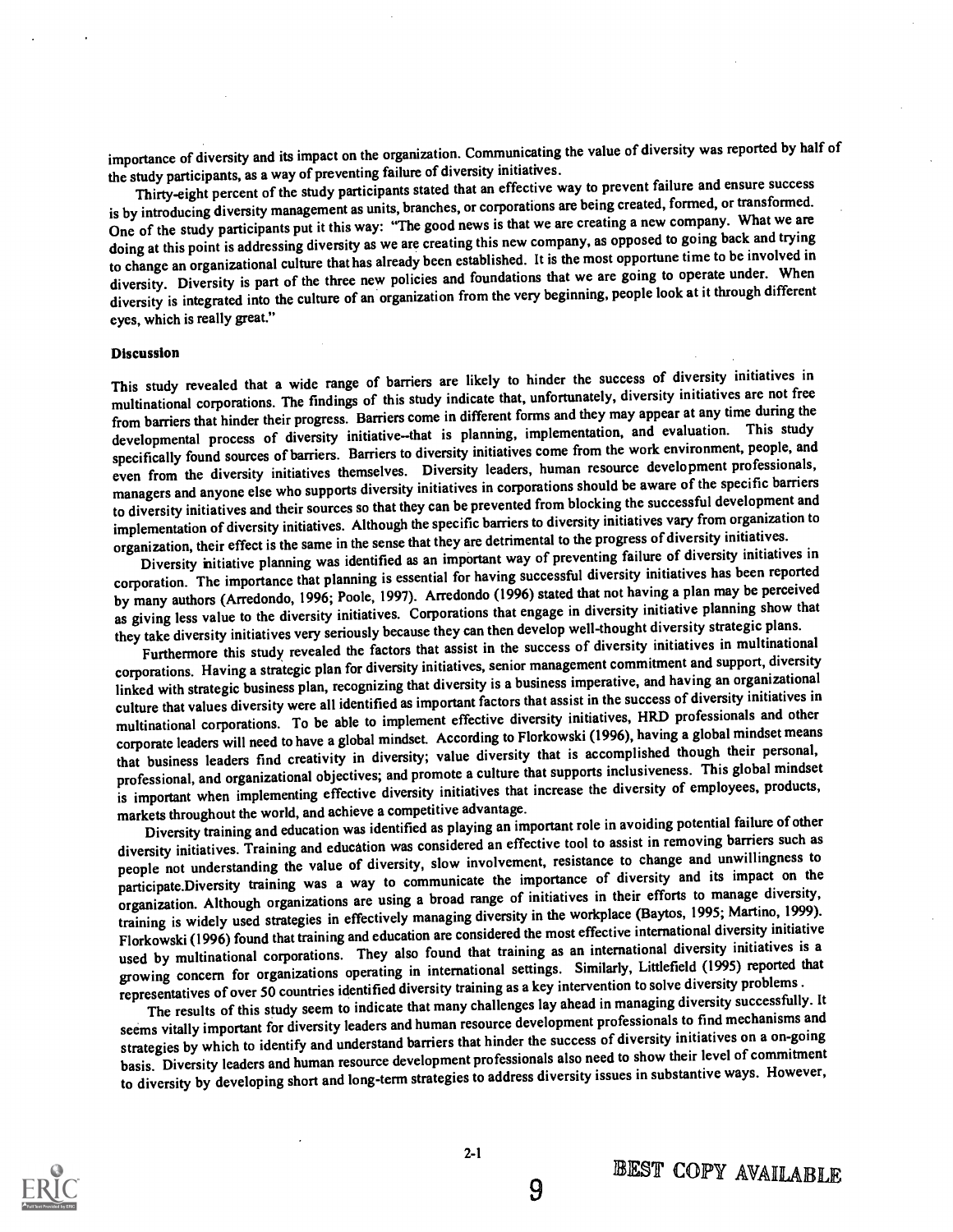such change and transformation within organizations is difficult and leadership at all levels must be involved in the process (Johnson, 1996).

process (Johnson, 1996).<br>Determining the specific barrier that hinder the successful implementation of diversity initiatives in corporations is one of the first step in developing strategies and initiatives that remove barriers and assist and support the success of diversity initiatives. Barriers that hinder the success of diversity initiatives prevents organizations from developing the full potential of their workforce, which they greatly need today, as they face worldwide competition.

#### References

Arredondo P. (1996). Successful diversity Management Initiatives: A blue print for planning and implementation, Thousand Oaks, CA: Sage Publications.

Baytos, L. M. (1995). Designing & implementing successful diversity programs. Englewood Cliffs, NJ: Prentice Hall. Cox, T., Jr. (1993). *Cultural diversity in organizations: Theory, research & practice.* San Francisco:<br>Berrett-Koehler Publishers.

Berrett-Koehler Publishers.<br>Dass, P., & Parker, B. (1996). Diversity: A strategic issue. In E. E. Kossek and S. A. Lobel (Eds.). Managing diversity: Human resource strategies for transforming the workplace (pp. 365-391). Oxford: Backwell

Publishers Inc.<br>Directory of Diversity in Corporate America. (1994). The comprehensive desk reference (1994-95 Edition). Minneapolis, MN: Institute for Corporate Diversity.

Dutton, G. (1998). One workforce, many languages. Management Review, 87 (12), 42-47.

Fernandez, J. P. (1993). The diversity advantage. New York: Lexington Books.

Florkowski, G. W. (1996). Managing diversity within multinational firms for competitive advantage. In E. E.

Kossek and S. A. Lobel (Eds.). Managing diversity: Human resource strategies for transforming the workplace (pp. 337-364). Oxford: Backwell Publishers Inc.

Gasorek, D. (1998). Inclusion opportunity: Levering diversity for bottom-line results in today's global marketplace. Business Credit, 100 (6), 70-71.

Gilbert, J., & Ivancevich, J. M. (2000). Valuing diversity. Academy of Management Executive, 14 (1), 93-105.

Hayles, R. V., & Russell, A. M. (1997). The diversity directive: Why some initiatives fail and what to do about it.

Chicago: Irwin. Johnson, A. (1996). Towards an equitable, efficient, and effective human service system. In C. James (Ed.), Perspectives on racism and the human service sector(p. 209-221). Buffalo: Universty of Toronto Press.

Johnston, W. B., & Packer, A. E. (1987). Workforce 2000: Work and workers for the 21st century. Indianapolis,

IN: Hudson Institute.<br>Judy, R. W., & D'Amico, C. D. (1997). *Workforce 2020: Work and workers in the 21st century*. Indianapolis, IN:

Hudson Institute. Kossek, E. E., & Lobel, S. A. (1996). Managing diversity: Human resource strategiesfor transforming the workplace. Cambridge, MA: Blackwell Publishers Inc.

Littlefield, D. (1995). Managing diversity seen as core domestic value. People Management. 1 (6), 15.

Martino, J. M. (1999). Diversity: An imperative for business success. New York: Conference Board.

Morosini, P. (1998). Managing cultural differences. Oxford, UK: Pergamon.

Morrison, A. M. (1992). The new leaders: Guidelines on leadership diversity in America. San Francisco: Jossey-

Bass Publishers. Norton, J. R., & Fox, R. E. (1997). The change equation: Capitalizing on diversity for effective organizational change. Washington, DC: American Psychological Association.

Pollar, 0. (1998). A diverse workforce requires balanced leadership. Workforce, 77 (12), 4-5.

Poole, P. J. (1997). Diversity: A business advantage: A practical guide, Ontario: Poole Publishing Company.

Rosner, B. (1999). How do you diversify a workforce? Workforce, 78 (3), 18-19.

Schraeder, T. (1999). Are your employment policies ready for the next millennium? PIMA'S Papermaker, 81 (4),

26. US Bureau of the Census. (1994). Statistical abstracts of the United States. US Department of Commerce, Washington, DC, p. 400-404.

US Bureau of the Labor Statistics. (1998). Statistical report on employment. Washington, DC, p. 9-30.

Wending, R M. & Palma-Rivas, N. (1998). Current status and future trends of diversity initiatives in the workplace: Diversity experts' perspective. Human Resource Development Quarterly, 9 (3), 235-253.

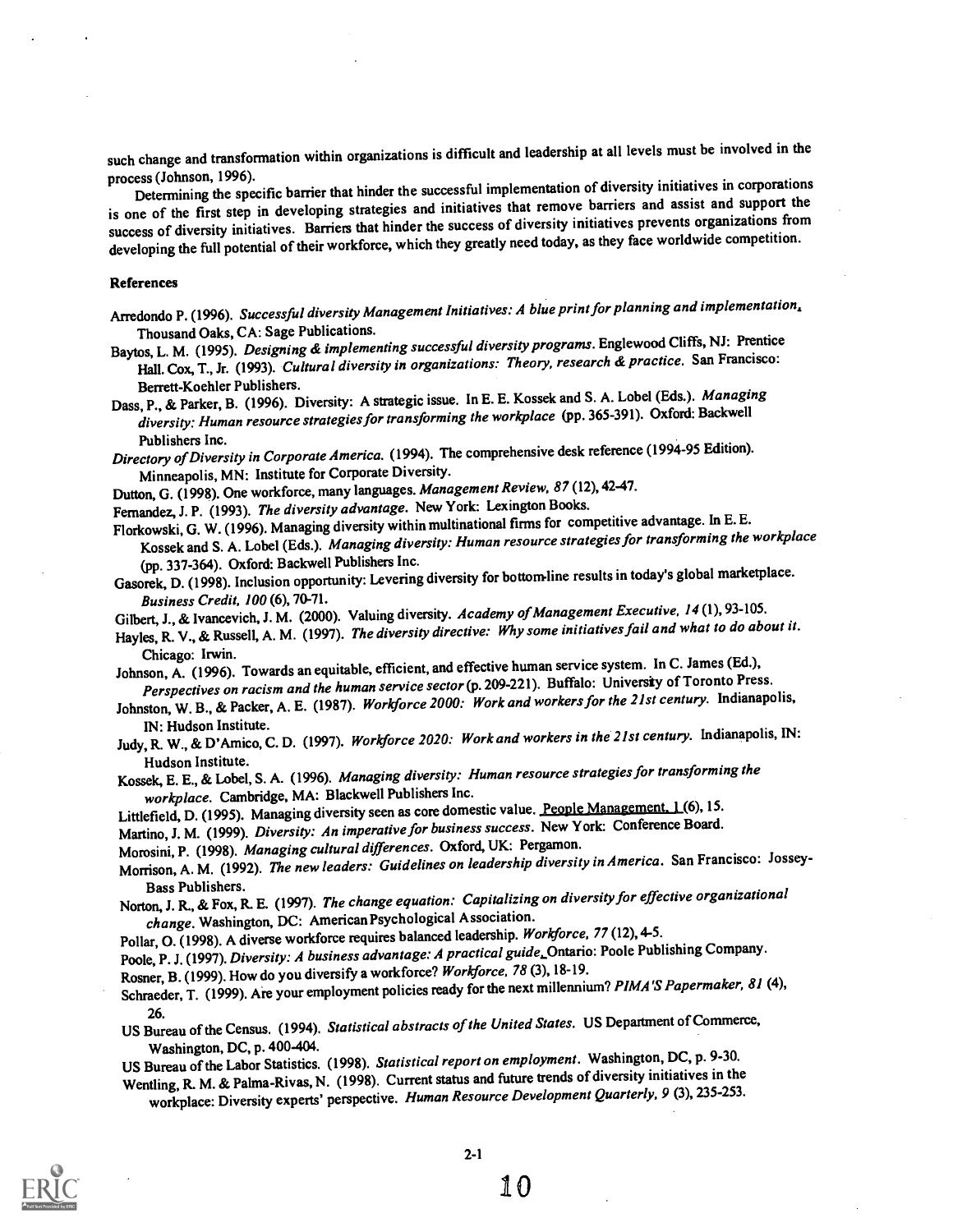# Developing Organizational Awareness: Gaining a Distributed View of Organization-Level Change in Workforce Diversity Awareness

Martin B. Kormanik O.D. Systems, Inc.

Despite the prevalence of diversity programs, few measures have been identified for assessing their effects. This study shows that using the cycle of awareness development (CAD) model to examine individual employees' awareness development regarding workforce diversity may serve as a measure for assessing organization-level outcome. Implications for theory and practice are discussed, along with suggestions for further research.

# Keywords: Organizational Change, Awareness Development, Diversity

The work environment has experienced wrenching change in recent years. One factor that has been a compelling force for organizational change is workforce diversity. Studies of U.S. demographic changes indicate that the American workforce will continue to grow more diverse (Tsui & Gutek 1999). Lifestyle and societal attitude changes that impact the workplace are occurring at such a rapid pace that they are difficult to manage (Ingrassia, 1993). The "increasing awareness of how our melting pot society affects business has increased the demand for diversity" programs to help organizations deal with change (Caudron, 1993, p. 51).

# Diversity Programs in ContemporaryOrganizations

As of 1997, approximately one-third of the 500 largest companies in the United States (U.S.) had developed programs addressing workforce diversity, and another one-third had programs in the planning stages (Blackmon, 1997). The primary objective for diversity programs is enhanced organizational, work group, and individual effectiveness (Lobel, 1999). Diversity programs are expected to impact attitudes, individual and team performance, human resource management, and strategic organizational goals.

Diversity programs frequently use a systems approach, initiated by some sort of organizational culture audit addressing the organization's informal culture, policies, and management practices (Wilson, 1997). This serves as an organizational needs assessment, establishing a measure of the current status of the organization. From this baseline, management develops a comprehensive diversity strategy, including: the vision/mission for the diversity effort; specific objectives the effort is to achieve; specific initiatives to undertake in support of the diversity vision; and, a plan for implementation. Part of any diversity program strategy is the expectation for continuous improvement, requiring constant assessment of progress on diversity program objectives. The diversity program strategy should include an annual or follow-on cultural audit, demonstrating the extent that change has occurred, or is occurring, around the management of workforce diversity.

Some diversity programs focus primarily on race and gender, while others include the broad spectrum of diversity factors such as age, socio-economic status, and occupational differences (Tsui & Gutek 1999). The majority of diversity awareness training programs focus on appropriate workplace behaviors, emphasizing sensitivity and understanding of difference. Increasingly, diversity programs look beyond legislating employee behaviors to changing attitudes. Fundamentally, any diversity program must create awareness of workforce diversity, its impact on the workplace, and its impact on the organization's bottom-line (Wilson, 1997).

#### Problem Statement

Measuring progress in accomplishing the desired outcomes is critical to diversity program effectiveness and longevity (Lobel,1999; Wilson, 1997). Tsui and Gutek (1999) focus on two broad categories of desired diversity program outcomes: task and social. Although assessing program outcomes has consistently been an area of focus, the lack of appropriate diagnostic tools and measures for assessing program outcomes is problematic. Commonly used measures focus on task outcomes such as organizational performance (e.g., increased profit, fewer customer complaints) and demographic indicators (e.g., increased representation of underrepresented groups, reduced turnover). There is a need for additional measures for assessing the efficacy of diversity programs regarding social outcome dimensions, such as increased awareness or awareness development.

## Copyright © 2002 Martin B. Kormanik

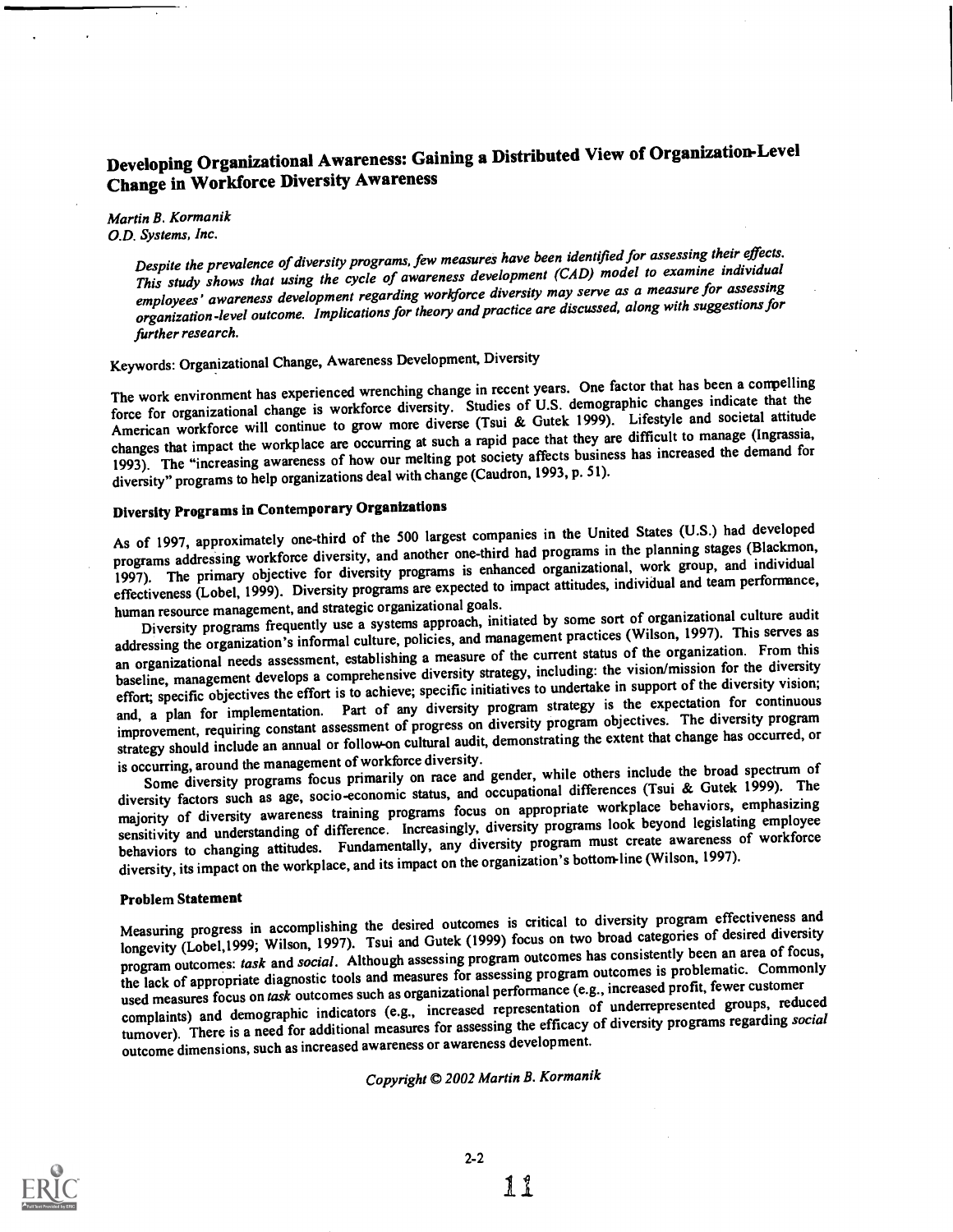The cycle of awareness development (CAD) model is helpful for analyzing awareness development regarding a transitional issue, understanding differences in reaction to the same transitional issue, and planning interventions that support awareness development through the cycle (Kormanik, 1999). The effective management of workforce diversity is one such transitional issue. Kormanik and Sturdevant (2001) demonstrate the practical utility of using the CAD model for analyzing change at the organizational level by showing that the examination of individual employees' awareness development around the transition issue of planned organizational change provides a distributed view of organizational-level awareness development. The purpose of this paper is to demonstrate the practical utility of using the CAD model to take a distributed view of organization-level awareness of workforce diversity issues and assess the change in awareness over time (i.e., social outcome). Data collection and analysis from a diversity training initiative provides empirical evidence.

#### Research Question

Two research questions guide the study: What is the practical utility of using the CAD model for analyzing the level of awareness of workforce diversity issues at both the individual and organizational levels? Can longitudinal analysis using the CAD model provide a social outcome measure of diversity program effectiveness through a distributed view of organizational change in awareness of workforce diversity issues?

#### Theoretical Framework

Awareness development is a construct for describing the changes that occur in an individual as he or she goes through life transitions (Kormanik, 1999). The transitional issue inducing awareness development may be anticipated (e.g., marriage) or unanticipated (e.g., job layoff). It may be positive (e.g., adopting a child, starting a new job) or negative (e.g., death of a loved one). Regardless of the issue, the transitional change and its associated awareness development is an integral part of every adult's experience, yielding cognitive, psychosocial, and behavioral effects. Kormanik describes the CAD as a five-stage model drawing from multiple disciplines, including adult development and learning. The model is helpful in the analysis of an individual's awareness development in relation to a transitional issue, understanding variance in different individual's reaction to the same transitional issue, and planning interventions that support an individual's awareness development through the cycle.

Through the course of any organization's existence it also experiences transitional issues that effect development and learning. Bridges (1991) describes an organizational transition as "the psychological process people go through to come to terms with the new situation" (p.3). Transitional issues include planned change initiatives (e.g., reorganization) as well as unanticipated events (e.g., workplace violence). The issue may be obvious and discrete (e.g., merger with another organization) or subtle and chronic (e.g., process improvement). As with individuals, the CAD model may be helpful for analyzing organizational awareness of the transitional issue, understanding changes in reaction to the issue, and planning organizational interventions that support awareness development.

Application of the process of awareness development at the organizational level emerges from the concept of organizations as social systems (Parsons, 1951), where making meaning tends to be done through the social interaction of individuals (Mezirow, 1985). Awareness development parallels the process of making meaning, with the process yielding cognitive, psychosocial, and behavioral effects. The management literature provides examples specifically linking the individual and organizational levels of analysis. Robbins (2000) makes a fundamental case by defining organizational behavior as the study of individuals' attitudes and actions so as to understand, predict, and control individuals' behaviors in the organizational context. Huber (1991) provides a thorough discussion of the contributing processes and the literatures linking adult learning theory with organizational learning. In particular, Callahan (2000) demonstrates a linkage similar to that described in this paperin a study using emotion work actions by individuals to take a distributed view of organization-level phenomena.

#### Awareness Development as a Construct

Awareness development is grounded in the adult development and psychology literature, particularly life transitions (Kormanik, 1999). Life transitions occur when "an event or non-event results in a change in assumptions about oneself and the world and thus requires a corresponding change in one's behavior and relationships" (Schlossberg, 1981, p. 5). Two individuals confronted by a transitional issue will likely differ in their perception of the issue based on their perspective or meaning schema (Schon, 1987). Central to the construct of awareness development is



 $2 - 2$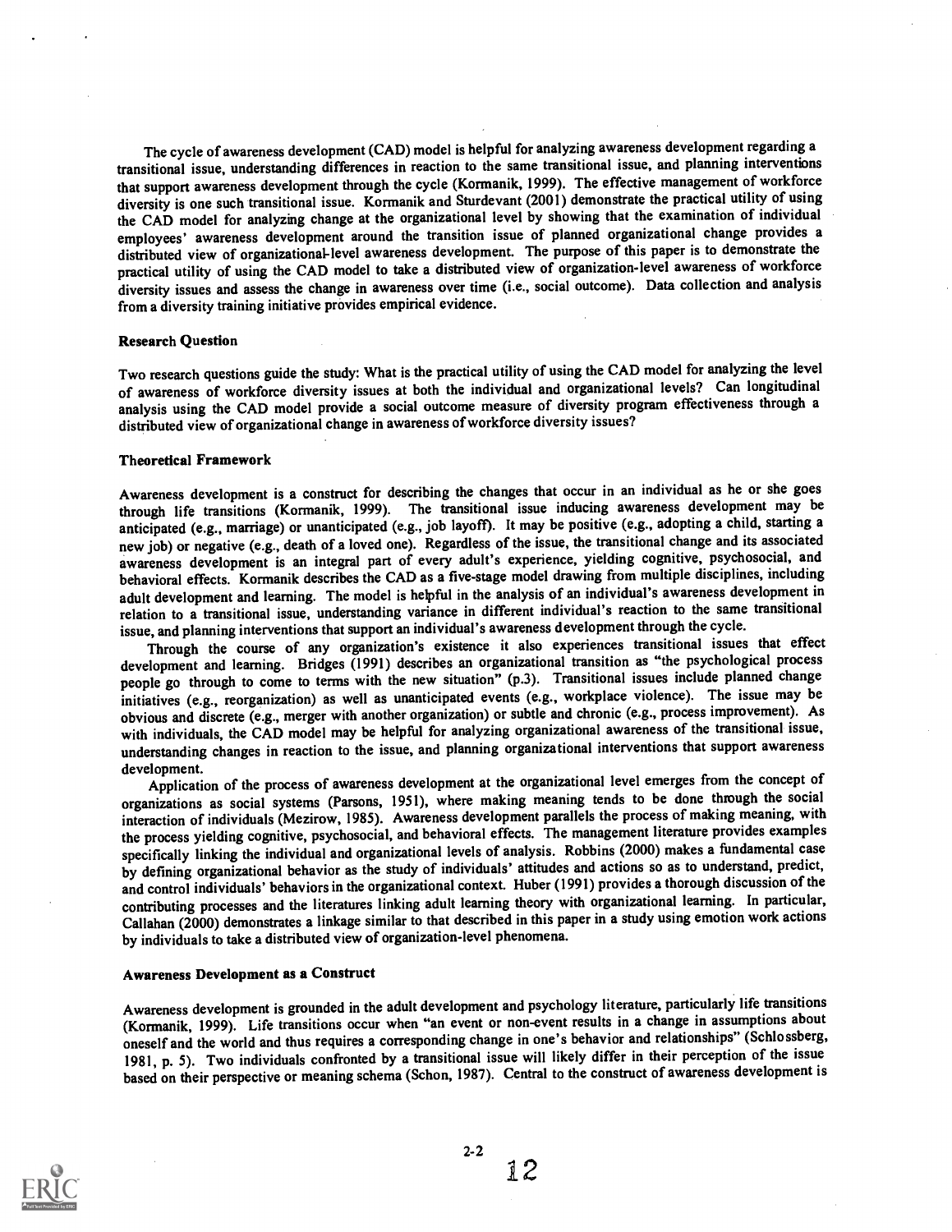change in perspective or meaning schema. Awareness development reflects making new meaning or sense out of the transition experience because old mental models no longer apply.

Awareness development comes from knowledge of (i.e., cognitive learning) and experience with (i.e., change) a transitional issue. Depending on the specific issue, however, some individuals may progress rapidly in their awareness development and some might stagnate at an early stage. Schlossberg (1981) shows a life transition as a form of crisis and the concept of adaptation to the crisis is central to the transitions' theoretical framework. "Every crisis presents both an opportunity for psychological growth and a danger of psychological deterioration" (Moos & Tsu, 1976, p. 13). Unless the crisis issue is addressed, awareness development may stagnate. Growth may be impeded. Deterioration may result.

impeded. Deterioration may result.<br>The CAD model helps describe the transitional change process of awareness development through five stages: pre-encounter, intellectualization, encounter, empowerment, and integration. The cycle repeats for each transitional issue. Individuals generally progress through the stages of awareness in sequence, but progression may vary substantially from individual to individual even when both are confronted with the same transitional issue. Movement to the fifth stage in the CAD model does not mean the individual's cognitive and psychosocial development are complete. The process of awareness development is not static. It is a dynamic, repeating cycle. The individual will remain at integration only until the next issue comes along. The individual may have already reentered the CAD model around another transitional issue. The ideal is that progression through successive iterations would benefit from the cognitive and psychosocial effects gained in earlier awareness development cycles.

The construct of awareness development is grounded in both change and learning. Organizational learning means "acquiring, sustaining, or changing of intersubjective manings through the artificial vehicles of their expression and transmission and the collective actions of the group" (Cook & Yanow, 1996, p. 449). Huber (1991) qualifies that behaviors do not have to change to have organizational learning. Instead, a change in the range of potential behaviors represents learning. There is also much debate in the literature distinguishing between individual and organizational learning. The author adopts Schwandt and Marquardt's (2000) distinction that organizational learning is different than the sum of individual learning, given this study's focus on both individual and organizational levels in the application of the CAD model.

#### Five Stages of the CAD Model

When the individual has no cognitive, affective, or behavioral experience with the transitional issue, the individual is at the pre-encounter stage of awareness development. The individual has no attitude or perception of the issue in terms of self or others. The individual has not actually experienced it or recognized it in relation to others. From an epistemological perspective, the issue is not a part of the individual's world view. Given this stage of development, the individual would not be cognizant of the transitional issue even though it may be quite evident to others. An organization in the pre-encounter stage similarly has no awareness of, or experience with, the transitional issue.

Cognitive development starts as the individual's situation begins reflecting the issue. He or she moves from the pre-encounter stage into intellectualization, the second stage of awareness development. The individual begins to recognize the issue, yet there is little or no emotional involvement. The individual in the intellectualization stage spends a great deal of time on mental gymnastics, repeating a pattern of single loop learning and enjoying the intellectual discourse on an issue that does not really affect them. Argyris' (1982) description of single loop learning focuses on cognitive development using existing outines and mental models, causing self-reinforcing patterns rather than developing new solutions for presenting issues. Single-loop learning also plays out at the organizational level, in tandem with first-order organizational change. "First-order change is incremental and convergent. It helps firms maintain reliability; it may involve adjustments in systems, processes, or structures, but it does not involve fundamental change" (Newman, 2000, p. 604). Existing mental schema and organizational routines remain unchallenged. This echoes Cook and Yannow's (1996) view of change without learning. Organizational inertia impedes development (Newman, 2000). The intellectualization stage is evident in the rational cognitive approach to organizational learning. Intellectualization at the organization level reflects Huber's (1991) stipulation that gaining knowledge does not necessarily imply learning.

Encounter, the third stage of awareness development, begins when the individual has the primary experience with the issue. This may be sudden, due to a critical incident, or it might be a gradual slide after an extended, lowlevel exposure to the issue. The individual in the encounter stage has total and extended immersion in the issues, resulting in intense emotional involvement. The individual often perceives his or her social power has been threatened, eroded, or taken away. The feeling of powerlessness and loss of control are paramount in the "rage stage" or "valley of despair" of the encounter stage of awareness development. Gurin and Brim (1984) suggest the need for control is basic to self and describe research showing depressed individuals as hyper-realistic about their



2-2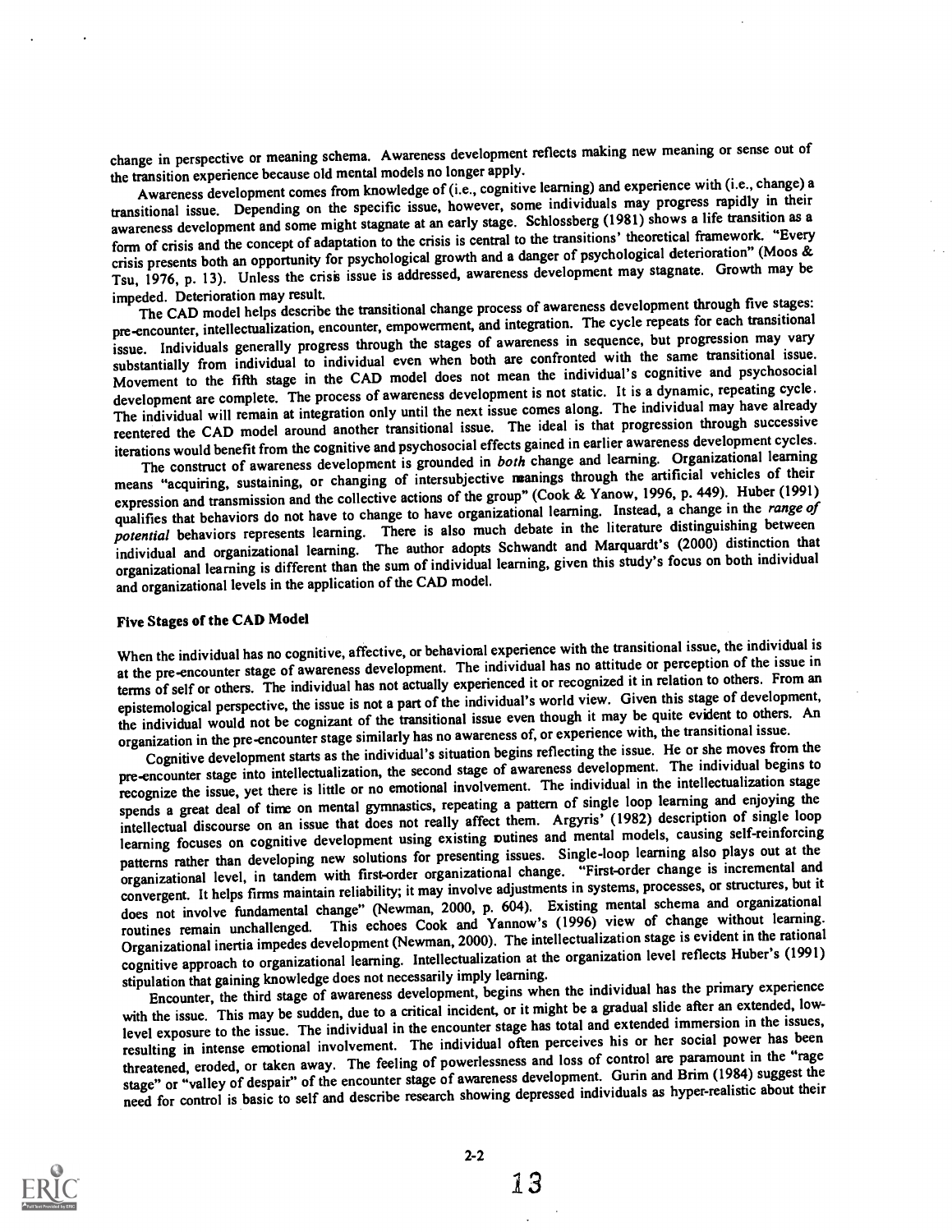lack of personal efficacy. Personal efficacy means "judging the self as capable, as a person able to produce acts that should lead to desirable outcomes" (p. 283). Individuals in the encounter stage perceive their capability is substantially diminished, with the total immersion in the transitional issue creating a blindness that inhibits further progression in awareness development and growth. Similarly, the organization might move into the encounter stage due to a crisis or critical incident, or it might slide into the encounter stage due to performance below aspiration level. In both instances, the encounter stage of the CAD model represents a substantial restraining factor (Lewin, 1951), impeding organizational growth and development.

The fourth stage of awareness development is empowerment. This stage includes seeking and finding strategies for securing enough power to make necessary changes while managing risks. The empowerment stage requires reflection, where negative judgment is suspended. The individual begins to use his or her discretion in a more rational manner. During the empowerment stage, the feelings of powerlessness and loss of control generated during the encounter stage are reconciled. Individuals begin to recognize the extent of power they have within their span of control and, even if that power is limited, use that power to regain a sense of control. A critical aspect of the empowerment stage involves enlisting the aid of others through the development and maintenance of support systems (e.g., mentors, confidants, networks). The feedback learning loop that support systems provide fulfills the need for coaching the individual in the empowerment stage. Feedback as a strategy to use in the empowerment stage requires a discourse or dialogue. It serves as the making-meaning piece, enabling the individual to move beyond the frustration, anger, and misperception of the encounter stage. Mezirow (1985) suggests making meaning tends to be done socially. Gurin and Brim (1984) identify "attention and processing of social information as the first step in change" (p. 312). For the organization, Kram (1988) notes the importance of workplace social systems for supporting individual development and reconnecting an individual, such as one experiencing the isolation of the encounter stage.

Integration, the fifth stage of awareness development, represents "being whole." The individual has regained his or her sense of control. The effects of the issue that precipitated the encounter stage dissipate. The individual knows "what" they do and "why" they do it as a result of the cognitive and psychosocial development during the preceding stages. The individual is capable of helping himself or herself, as well as others, be effective and successful in their coping and adaptation efforts. For the individual, the cognitive and psychosocial development represented by moving through the empowerment stage into the integration stage represents the growth piece. As the individual moves into the integration stage, he or she has in place new and more effective ways to resolve or at least cope with the issue that precipitated the encounter stage. In the integration stage there is practical application of strategies for moving beyond the crisis of the encounter stage. Sternberg (1985) defines pragmatic intelligence that emphasizes experience and real-world context, where problem solving in everyday life occurs naturally. Awareness development through the integration stage is also similar to the double loop learning suggested by Argyris (1982). Perspective transformation is a fundamental change in the way the individual views the world (Mezirow, 1985; Schon 1987). Movement to the integration stage around a particular transitional issue embodies the concept of perspective transformation. The integration stage at the organization level represents ongoing adaptive organizational change (Brown & Eisenhardt, 1998) and organizational transformation (Newman, 2000), where awareness development leaves the organization better able to compete in its changing environment. Strategies put in place during the empowerment stage enable the integration stage focus on second-order learning (Lant & Mezias, 1996) or double-loop learning (Argyris & Schon, 1978) involving the search for new routines and schemas. Argyris and Schon suggest double-loop learning is most likely when existing routines become ineffective or when new information cannot be understood within the currently accepted schema. A consistent overarching theme has been the movement toward organizational learning to promote successful navigation of change (Schwandt & Marquardt, 2000). Second-order learning facilitates second-order organizational change (Newman, 2000).

#### **Methods**

Empirical application of the CAD model at the organizational level was demonstrated through study of a single entity bounded by time and activity. The site was a U.S. Government agency with a technical mission. Personnel included engineers, technologists, and tradesmen, along with administrative and clerical support employees. As part of the organization's diversity program, it undertook a training initiative focused on increasing diversity awareness and skills -building for effectively working with and through others, in an increasingly diverse workforce. The multi-day training was mandatory for all employees, including managers, supervisors, and nonsupervisory personnel. The organization conducted 43 training sessions between December 1994 and February 1997, with 886 employees participating in the training. To maximize diversity, each training session included a representative mix of employment levels and occupations, as well as other demographic diversity factors, such as race and gender.

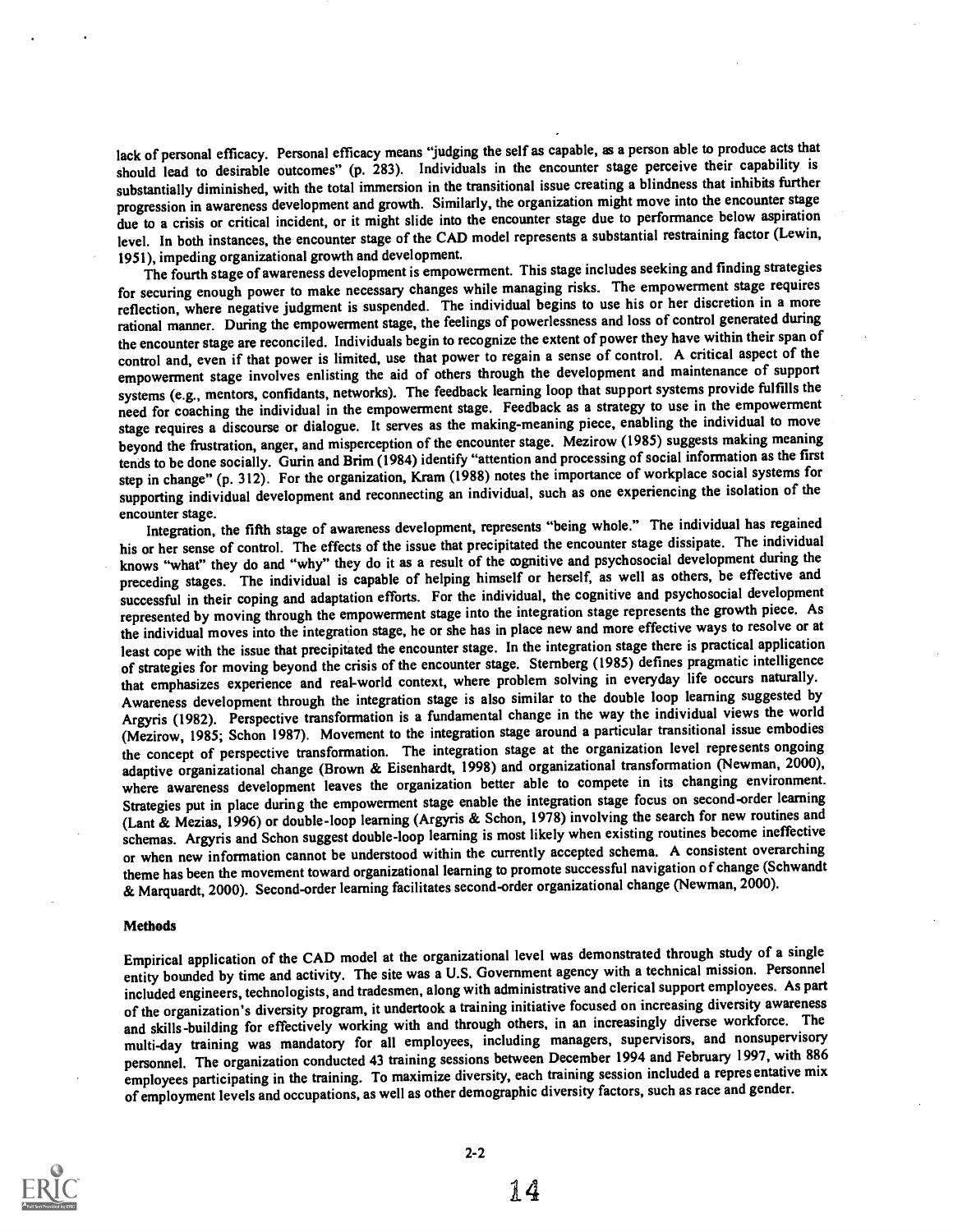The fieldwork for this study was completed in conjunction with the training initiative. Subjects were the training participants. As part of each training session, the trainers provided an overview of the CAD model, applying it to workplace issues. Quantitative data came from a survey instrument included in the training materials asking each participant to identify where he or she perceived the organization in its awareness development of workforce diversity issues and where each participant perceived his or her own individual awareness development around workforce diversity issues. After the overview, each participant completed the instrument during the training. Frequencies for response sets from all participants were tabulated using statistical software. Additionally, analysis of variance (ANOVA) was conducted to compare the means between the first three and last three training sessions. Qualitative data augmenting the quantitative data came from participants' discussion of the agency's awareness development around diversity, as compared to their own individual awareness development. Qualitative data also came from conversations with the Diversity Program Manager, the organization's Board of Directors, and the employees' Workforce Effectiveness Advisory Council. The qualitative data included first-hand observations from the author's meetings and telephone conversations with agency representatives. Other data came from the organization's strategic business plan, diversity program plan, internal memoranda, and related documents.

#### Limitations

This study is limited in several ways. It is an analysis of one organization. The self-reported data came from asking members of the organization about their perceptions. Although the responses were anonymous, the survey instrument was completed as part of a mandatory training initiative. This study did not take into consideration the organization's other previous and concurrent diversity program initiatives. There were no assumptions about the benefits of workforce diversity programs, or workforce diversity itself. There was no attempt to evaluate the agency's diversity program. Lastly, although organizational diversity programs are often multi-focused, with initiatives on career development and planning, employee involvement, legal and governmental mandates, culture change, organizational and interpersonal communication, training and education, and community outreach (Lobel, 1999), there is no distinction among discrete diversity program initiatives.

#### Results

Usable data was obtained from 837 subjects. In relation to the first research question regarding the practical utility of using the CAD model for analyzing the level of awareness of workforce diversity issues, participants recognized that the organization exhibits all levels of awareness development around the issue of workforce diversity. Participant responses indicate that in some regards the agency does not understand the need for managing diversity (i.e., pre-encounter); that the majority of the agency "talks a good game" but really isn't serious about addressing workforce diversity issues (i.e., intellectualization); that in many regards the organization is struggling in encounter around the impact of workforce diversity; that in some instances the agency is trying to develop strategies for adapting and coping with diversity (i.e., empowerment); and, that in a few ways the agency is effectively managing workforce diversity without any problem (i.e., integration). Frequencies for responses are shown in Table 1.

| requencies of participants responses in the entry and parties<br><b>Stage of Awareness</b> | Organizational            | Individual   |
|--------------------------------------------------------------------------------------------|---------------------------|--------------|
| Pre-encounter                                                                              | $2.0\%$ (16) <sup>*</sup> | $1.0\%$ (12) |
| Intellectualization                                                                        | 35.0% (289)               | 17.0% (144)  |
| Encounter                                                                                  | 28.0% (236)               | 24.0% (199)  |
| Empowerment                                                                                | 33.0% (279)               | 46.0% (383)  |
| Integration                                                                                | $2.0\%$ (17)              | 12.0% (99)   |

Table 1. Frequencies of participants' responses in the CAD analysis of workforce diversity.

\* Percentages do not total 100% because some respondents identified more than one stage.

Participants also recognized that agency employees exhibit all levels of awareness development around workforce diversity. Participant responses indicate that there are those who are not aware of workforce diversity issues; those who can intellectualize and understand workforce diversity issues on an impersonal level; those who are struggling in their personal encounter with workforce diversity; those who are developing strategies for adaptation and coping with workforce diversity; and, those who have developed their awareness level to where they can deal effectively with workforce diversity. Participants perceived themselves as further along in their own awareness development than they perceived the organization. This finding was consistent with Kormanik and Sturdevant's (2001) findings on awareness development around the transitional issue of planned workplace change.

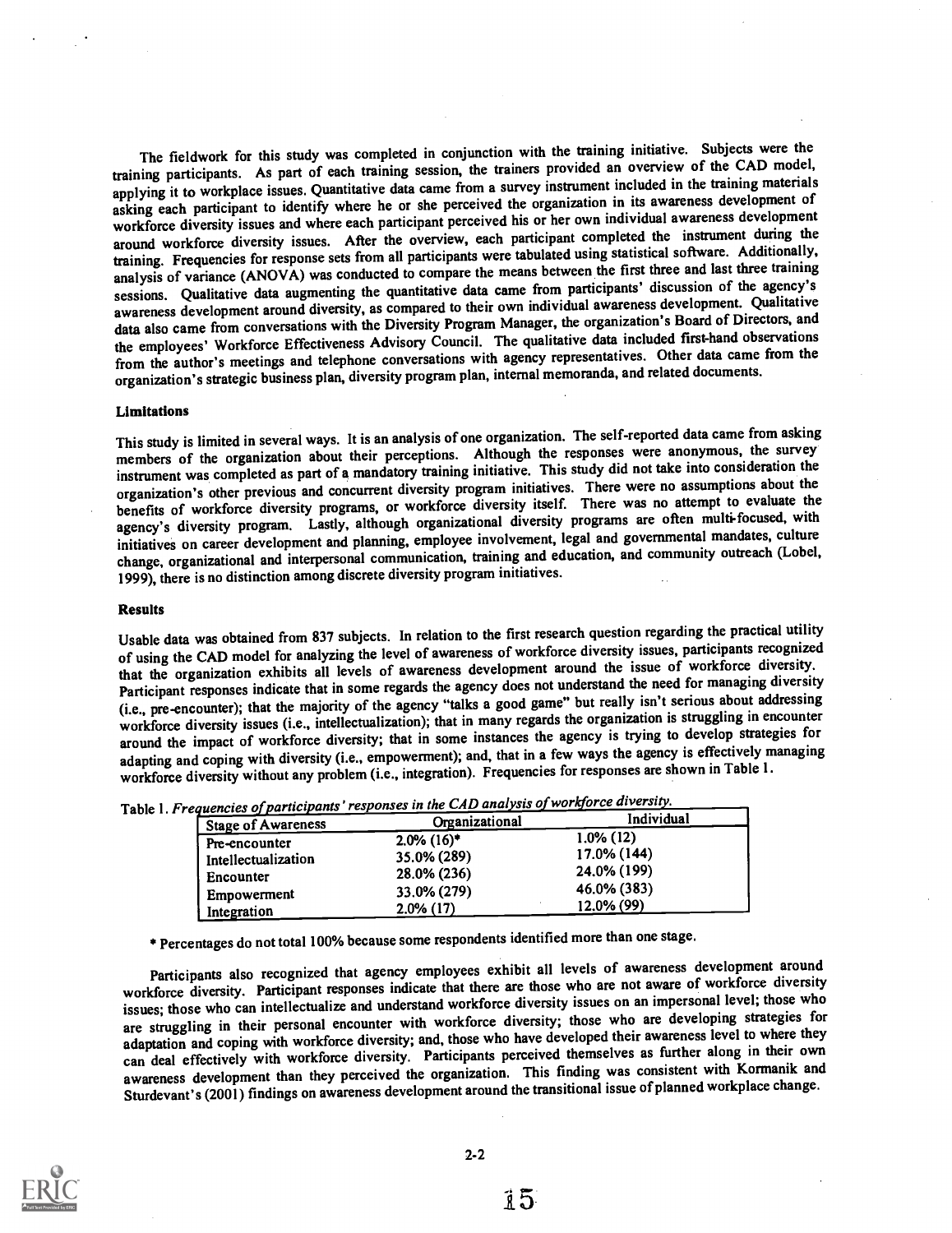Regarding the second research question, longitudinal analysis using the CAD model provided a measure of diversity program social outcome through a distributed view of organizational-level change in awareness of workforce diversity issues. Although not statistically significant, ANOVA comparison between the data from the first three and last three training sessions showed a discrete overall shift in the means for each level of analysis. The data indicate that individuals and the total organization moved through the CAD; there was change in awareness development around workforce diversity. This finding also echoes Kormanik and Sturdevant's (2001) findings, yet the findings differ in the stage of awareness development. The majority of participants in this study saw themselves individually at the empowerment stage regarding workforce diversity awareness development (46%) and placed the majority of the organization at the intellectualization stage (35%). Kormanik and Sturdevant's (2001 findings show the majority of participants saw themselves at the integration stage around the issue of planned organizational change (48%), yet placed the majority of the organization at the encounter stage(37%).

#### Conclusions

Diversity initiatives in the workplace take careful forethought, and with a similarly thoughtful implementation yield positive results when there is organizational commitment and awareness of the impact of diversity. Identifying organizational needs, choosing a diversity strategy that includes rather than alienates employees, and integrating diversity into the business strategy are key steps in making sure that any diversity program starts off on the road to success. Commitment to diversity programs, however, is wavering (Lobel, 1999). Identification of adequate measures for assessing the task and social outcomes of diversity programs is essential. Measures of effectiveness enable comparison between the current state and the desired state, providing indications of individual and organizational change. The empirical results of this study demonstrate the practical utility of using the CAD model as a social outcome measure of effectiveness for analyzing awareness of workforce diversity issues at the organizational level. Longitudinal examination of individual employees' awareness development around the transition issue of diversity provides a distributed view of organizational-level change in diversity awareness.

#### Contribution to New Knowledge in HRD

In application at both the individual and organizational levels, CAD provides a useful theoretical framework that helps predict, explain, and interpret attitudes and behaviors associated with workforce diversity. The framework provided by the CAD model may be helpful in a variety of organizational settings to analyze both discrete perceptions about workforce diversity issues, as well as progress made in transforming an organization toward a desired state. The CAD model may suffice as a diagnostic tool and measure for assessing organizational change.

#### Implications for Practice

The CAD model has utility for application as a diagnostic measure for practitioners. Wilson (1997) stresses the importance of measuring progress in accomplishing diversity program objectives. Linking CAD data to program objectives may be helpful for assessing current diversity program initiatives and for planning subsequent initiatives. The validity of CAD as a measure of effectiveness should be determined directly from stakeholder expectations. Once CAD is linked to program objectives and validated as an appropriate measure of effectiveness, specific metrics for assessing change should be determined (e.g., a 5% increase in awareness development). It is worth noting that the literature shows a trend toward diversity programs that provide employees with awareness and tools for transforming the organizational culture over time. Unfortunately many stakeholders look for significant and immediate organizational change. Assessment should be longitudinal; multiple readings over time with appropriate metrics that benchmark incremental change.

The data from this study indicate employees' differing levels of awareness development around workforce diversity; some understand it while others do not. Much of the inequity in organizations occurs because employees are treated the same and differences are ignored (Wilson, 1997). Effectively managing diversity means acknowledging differences, including "acknowledging individual employee needs and then accommodating these needs" (p. 18). Treating all employees as if they have the same awareness of workforce diversity may prove problematic. Instead, practitioners should ensure that diversity programs plan for addressing differing levels of diversity awareness development. The diversity strategy should include provisions for helping employees move through the CAD model. Those who are in the pre-encounter stage of awareness development need help in understanding that workforce diversity is a legitimate issue. Those in the intellectualization stage need learning opportunities to move beyond only cognitive to psycho-social and emotional learning. Those in the encounter stage



2-2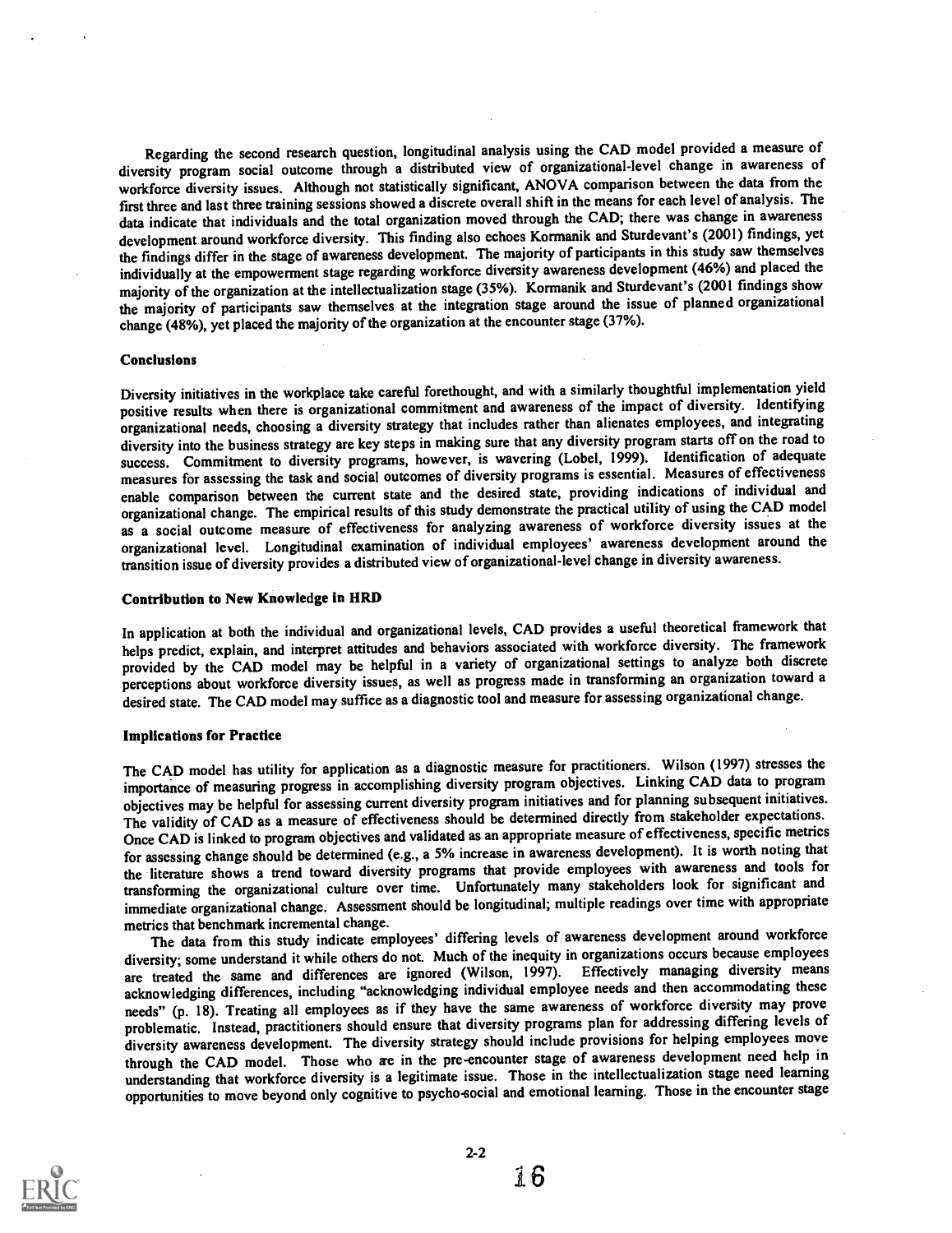need a safe harbor for constructively venting their frustration, anxiety, anger, and fears regarding the changing workplace. These individuals need help in making sense of the changed workplace and in regaining their sense of personal control, so they can move out of the encounter stage to the empowerment stage. Communicative learning through social support systems can foster movement through the empowerment stage to the integration stage.

Much of the research on organizational learning and change focuses on strategies that would be useful for facilitating movement out of encounter into the empowerment stage of the CAD model. These include critical reflection (Brooks, 1999), informal learning (Volpe, 1999), preserving morale (Mishra et al., 1998), using the manager-as-trainer approach (Watkins, Ellinger, & Valentine, 1999), developing emotional capability (Huy, 1999), and encouraging extrarole efforts (Morrison & Phelps, 1999). Hedberg (1981) highlights the need for the unlearning of existing cognitive maps and frames of reference that affect organizational routines before new learning can occur.

Practitioners must be ready to assist employees and management in moving through the cycle, while recognizing that some work groups and individual employees will need additional help in moving beyond the encounter stage. Diversity training programs, for instance, should focus on moving employees out of the pre-encounter stage to enhance their understanding of what one of their coworkers might be going through as a result of his or her individual diversity. Practitioners must recognize that confrontational diversity training forces people into the encounter stage. While this training method may be appropriate, the training design must also move the participant out of the encounter stage, through the empowerment stage, to the integration stage via skills building and development of support systems and networks.

### Areas for Further Study

Any number of questions remain regarding awareness development and the variety of dimensions of diversity. Are there awareness development implications in cross group comparisons? Can a male fully understand the encounter stage precipitated by gender inequities experienced by a female coworker? Would the dynamic be similar between two minority employees? How can a clerical employee who has regained his or her sense of worth and contribution to the organizational mission by moving into the empowerment stage, effectively interact with the core occupation employee who has no concept of his or her careless dismissal of support personnel? How can the single employee move beyond the rage stage of encounter when, yet again, he or she is expected to go on travel or work late because other colleagues need to get home to their families? Can generalized expectancies for diversity awareness development be discerned regarding ingroup/outgroup members?

The construct of awareness development is ripe for further empirical study demonstrating transition through the cycle at the individual, group, and organizational levels of analysis. While this paper has shown that the CAD model provides practitioners with an organizational assessment tool, its utility should be explored further. Both qualitative and quantitative analyses of where the organization is in the CAD model can be determined through the collection of discrete and longitudinal data examining change in awareness development over time in a variety of other organizations. Cause/effect of awareness development should be explored. We need more compelling arguments regarding the cycle, particularly the variables that affect progression through the cycle. Much remains to be done before the practical utility of the concepts presented in this paper can be realized.

#### References

Argyris, C. (1982). Reasoning, learning, and action: Individual and organizational. San Francisco: Jossey-Bass.

Argyris, C., & Schon, D. A. (1978). Organizational learning: A theory of action perspective. Reading, MA:

Addison-Wes ley.<br>Blackmon, D. (1997, March 11). Consultant's advice on diversity was anything but diverse. New York Times, pp.1, 4. Bridges, W. (1980). Transitions. Reading, MA: Addison-Wesley.

Brooks, A. K. (1999). Critical reflection as a response to organizational disruption. In V. J. Marsick & M. Volpe (Eds.), Informal learning on the job. Advances in Developing Human Resources, 3,66-79.

Brown, S. L., & Eisenhardt, K. M. (1998). Competing on the edge: Strategy as structured chaos. Boston: Harvard

Business School Press. Callahan, J. L. (2000). Emotion management and organizational functions: A case study of patterns in a not-forprofit organization. Human Resource Development Quarterly, 11(3), 245-267.

Caudron, S. (1993, April). Successful companies realize that diversity is a long-term process, not a program. Personnel Journal, pp. 54-55.

Cook, S. D. N., & Yanow, D. (1996). Culture and organizational learning. In M.D. Cohen & L. S. Sproull (Eds.), Organizational learning (pp. 430-459). Thousand Oaks, CA: Sage.

Galagan, P. A. (1993, April). Navigating the differences. Training & Development, pp. 29-33.

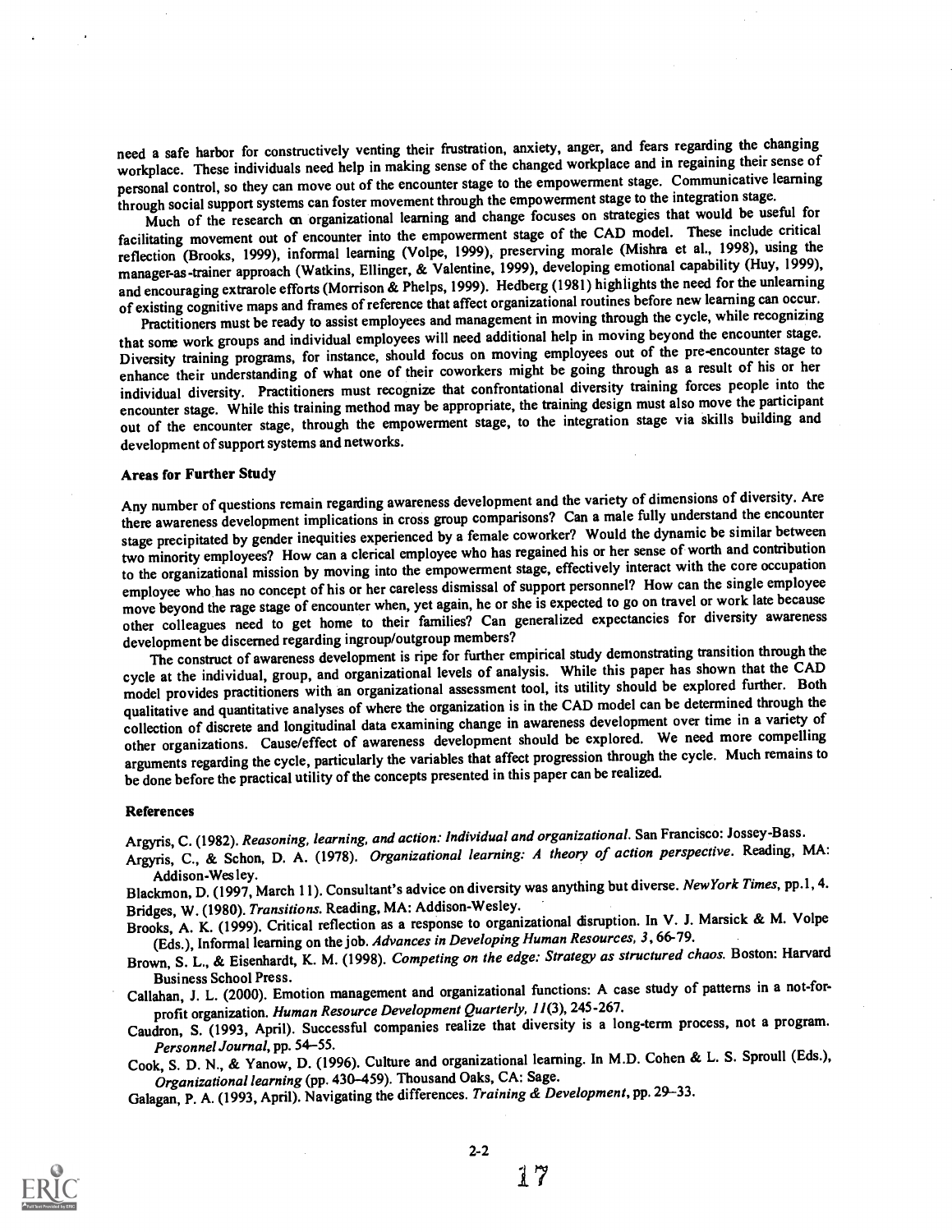Gurin, P. & Brim, 0.0., Jr. (1984). Change in self in adulthood: The example of sense of control. In P.B. Baltes & O.G. Brim, Jr. (Eds.), Life-span development and behavior, Vol. 6 (pp. 282-334). Orlando, FL: Academic Press.

Hedberg, B. (1981). How organizations learn and unlearn. In P.C. Nystrom and W.H. Starbuck (Eds.), Handbook of organizational design (Vol. 1, pp. 3-27). Oxford, UK: Oxford University Press.

Huber, G. P. (1991). Organizational learning: The contributing processes and the literatures. In M.D. Cohen & L. S. Sproull (Eds.), Organizational learning (pp. 124-162). Thousand Oaks, CA: Sage.

Huy, Q. N. (1999). Emotional capability, emotional intelligence, and nadical change. Academy of Management Review, 24 (2), 325-345.

Ingrassia, M. (1993, October 25). Abused and confused. Newsweek, pp. 57-58.

Karp, H. B., & Sutton, N. (1993, July). Where diversity training goes wrong. Training, pp. 30-34.

Kormanik, M. B. (1999). The cycle of awareness development: A cognitive and psychosocial theory of adult development. In K. P. Kuchinke (Ed.), Proceedings of the 1999 Academy of Human Resource Management Conference: Vol. 2 (pp. 634-640). Baton Rouge, LA: Academy of Human Resource Development.

Kormanik, M. B., & Sturdevant, A. K. (2001). Shock to the system: Analyzing organizational change using the construct of awareness development. In O. A. Aliaga (Ed.), 2001 Academy of Human Resource Development

Conference Proceedings: Vol. 1 (pp. 440-447). Baton Rouge, LA: Academy of Human Resource Development. Kram, K. (1988). Mentoring at work: Developing relationships in organizational life. New York: University Press of America.

of America. Lant, T. K., & Mezias, S. J. (1996). An organizational learning model of convergence and reorientation. In M.D. Cohen & L. S. Sproull (Eds.), Organizational learning (pp. 267-301). Thousand Oaks, CA: Sage.

Lewin, K. (1951). Field theory in social science: Selected theoretical papers. New York: Harper & Row.

Lobel, S. A. (1999). Impacts of diversity and work-life initiatives in organizations. In G. N. Powell (Ed.), Handbook of gender and work (pp. 453-474). Thousand Oaks, CA: Sage.

Mezirow, J. (1985). Concept and action in adult education. Adult Education Quarterly, 35 (3), 142-152.

Mishra, K. E., Spreitzer, G. M., & Mishra, A. K. (1998). Preserving employee morale during downsizing. Sloan Management Review, 39 (2), 83-95.

Moos, R. H., & Tsu, V. (1976). Human competence and coping: An overview. In R. H. Moos (Ed.), Human adaptation: Coping with life crises (pp. 3-16). Lexington, MA: Heath.

Morrison, E. W., & Phelps, C. C. (1999). Taking charge at work: Extrarole efforts to initiate workplace change. Academy of Management Journal, 42 (4), 403-419.

Newman, K. (2000). Organizational transformation during institutional upheaval. Academy of Management Review, 25 (3), 602-619.

Parsons, T. (1951). The social system. New York: Free Press.

Robbins, S. P. (2000). Essentials of organizational behavior (6<sup>th</sup> ed.). Upper Saddle River, NJ: Prentice-Hall.

Schlossberg, N. K. (1981). A model for analyzing human adaptation to transition. Counseling Psychologist, 9 (2), 2-

18. Schon, D. A. (1987). Educating the reflective practitioner. San Francisco: Jossey-Bass.

Schwandt, D. R., & Marquardt, M. J. (2000). Organizational learning: From world-class theories to global best practices. New York: St. Lucie Press.

Sternberg, R. J. (1985). Beyond I.Q.: A triarchictheory of human intelligence. Cambridge, MA: Cambridge

University Press. Tsui, A. S., & Gutek, B. A. (2000). Demographic differences in organizations. Current research and future directions. Lanham, MD: Lexington.

Volpe, M. (1999). Learning informally in the aftermath of downsizing. In V. J. Marsick & M. Volpe (Eds.), Informal learning on the job. Advances in Developing Human Resources, 3, 10-21.

Watkins, K. E., Ellinger, A. D., Valentine, T. (1999). Understanding support for innovation in a large-scale change effort: The manager-as-instructor approach. Human Resource Development Quarterly, 10 (1), 63-77.

Wilson, T. (1997). Diversity at work: The business case for equity. Toronto: Wiley.

The author would like to thank Annette K. Sturdevant for her guiding beacon of light.

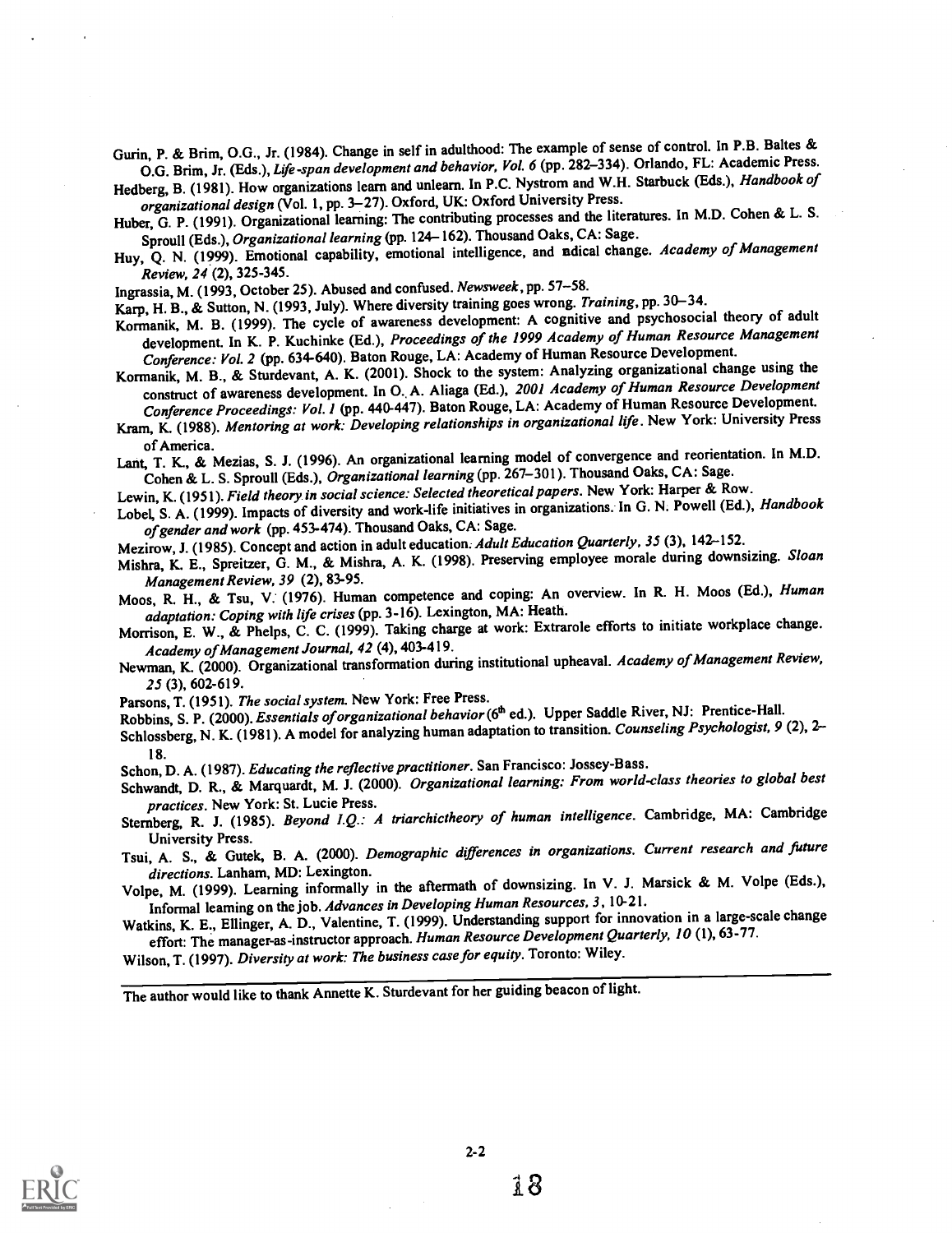# Diversity Dialogues in the Workplace: A Study of Implementation Issues

Martin B. Kormanik Kim S. Apperson O.D. Systems, Inc.

> The structured process of dialogue encourages self-reflective conversation and inquiry that breaks through tension and conflict created by difference. The process has primarily been used in a social or civic context. Some organizations have begun exploring dialogue as a discrete initiative in diversity programming efforts. This study provides empirical data examining the workplace implementation of a structured  $\tilde{d}$ ialogue on diversity. Discussion highlights strategies for maximizing participation and effectiveness in a workplace implementation. Implications for practitioners and suggestions for further research are noted.

#### Keywords: Dialogue, Diversity, Training

Studies of United States (U.S.) demographic changes indicate that the American workforce will continue to grow more diverse (Tsui & Gutek 1999). Lifestyle and societal attitude changes that impact the workplace are occurring at such a rapid pace that they are difficult to manage (Ingrassia, 1993). Workforce diversity has become a major area of focus in the contemporary organizational environment, with many organizations striving to increase the understanding and effective management of a diverse workforce through formalized diversity programs (Wilson, 1997). The "increasing awareness of how our melting pot society affects business has increased the demand for diversity" programs to help organizations deal with change (Caudron, 1993, p. 51). Organizational effectiveness requires viewing broad diversity issues (e.g., communication, teambuilding, interpersonal relations) as systemic in nature (Beer & Eisenstat, 1996). A diversity program, therefore, represents a long-term change process, not an isolated event (Caudron, 1993; Johnson & O'Mara, 1992).

Formalized diversity program objectives generally focus on three areas of change: increasing representation of underrepresented groups, increasing awareness and sensitivity, and developing an organization culture that supports change (Washington, 1995). Each of these foci have implications for planning specific diversity program initiatives. Consequently, programs generally include multiple initiatives (Wilson, 1997). A training course may be only one of several initiatives sponsored under an organization's diversity program. Other initiatives may include a "diversities day," formal recruitment programs, poster campaigns, seminars on legal issues, brown bag discussions, guest speaker series, focus groups, and teambuilding retreats.

Recently, some organizations have begun exploring structured dialogues on diversity (Kormanik, Krieger, & Tilghman, 2000). The theory and practice of dialogue provides a process for opening up conversation that enhances awareness and understanding of controversial and divisive subjects (Roth, Herzig, Chasin, Chasin, & Becker, 1995). The structured dialogue process is now being applied as a model for enhancing awareness and understanding of workforce diversity issues (Todd, 1994). In these instances, the dialogue process is primarily designed to enhance individual growth through personal development and understanding, rather than focusing on diversity programs' traditional objective of organizational or work group effectiveness.

#### Problem Statement

Embarking upon a diversity program initiative without having clear goals in mind can often create more problems and tension than if nothing had been done at all (Rynes & Rosen, 1995). Careful planning is needed to ensure alignment with the organization's diversity program strategy and to optimize the success of each program initiative, including diversity dialogues. Also problematic is the lack of information on optimal strategies for conducting structured diversity dialogues in a workplace context, given the amount of resources (e.g., time, money) that would be allocated to the implementation of a large-scale diversity dialogues initiative. For example, Kormanik, Krieger, and Tilghman (2000) show that drawing dialogue participation from an intact work group may be problematic due to mission priority. The organizational culture may not support pulling a critical mass of employees away from doing "real work" so they can have a "rap session." Fear of reprisal is an additional deterrent to using the dialogue process in a workplace setting with a group of participants from an intact work group. This

#### Copyright © 2002 Martin B. Kormanik



2-3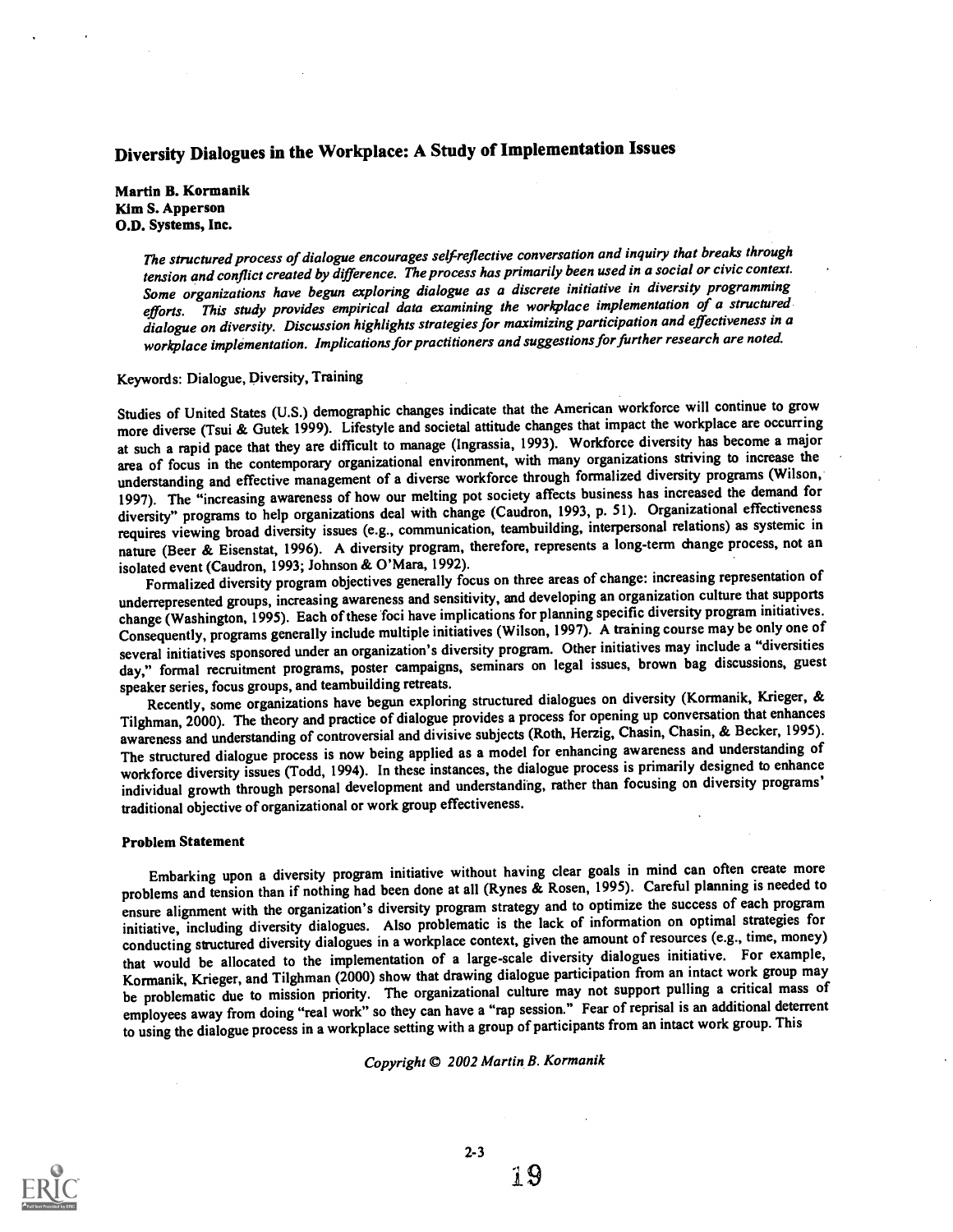differs from Karp & Sutton's (1993) recommendation that effective diversity program initiatives include intact work groups to maximize the likelihood of cultural change.

This paper presents a study of the workplace implementation of a structured diversity dialogues initiative. The purpose of the study is to provide a narrative of the process and provide empirical data collected from dialogue participants regarding participation, implementation, and effectiveness issues.

#### Research Question

One question drove the research process: What strategies should be used for implementing structured diversity dialogues in an organization whose culture places priority on mission accomplishment to the detriment of attention to workplace diversity issues?

#### Theoretical Framework

The theory and practice of structured dialogue focus on opening up conversations to enhance awareness and understanding of controversial and divisive subjects (Roth, et al, 1995). The dialogue process is often applied to discussions of polarizing societal issues like abortion, capital punishment, and gay marriage (Study Circles Resource Center [SCRCI, 1993). Dialogues as a workplace diversity program initiative most directly address the diversity program objective of increasing employee awareness and sensitivity.

Dialogue, however, is different from sensitivity training, active listening, debate, and other such communication processes in that it is collaborative, with two or more individuals working toward finding common ground (SCRC, 1993). Dialogue "emphasizes the idea of a 'meaning' that flows between people from which emerges a greater understanding-possibly even a shared meaning" (Weinstein, 1995). Dialogue requires temporary suspension of one's beliefs, opening up to critical reflection, and reevaluation of underlying assumptions (SCRC, 1999). The open-ended nature of dialogue suggests that there are no "right" answers, nor is there a need to find a solution. It is the process of engaging individuals in the dialogue that is most important to the learning process.

One of the distinctions of adult learning is that adults have a life of experiences to draw from. An adult's "frames of reference" represents the assumptions through which they understand their life experiences (Mezirow, 1997). Frames of reference define the adult's life world and shape he adult's mental and behavioral activity. Adults tend to reject factors (e.g., ideas, values, associations, feelings, responses) which are not in sync with their frames of reference. Mezirow identifies "point of view" and "habits of mind" as two dimensims of frame of reference.

"Habits of mind are broad, abstract, orienting, habitual ways of thinking, feeling, and acting influenced by assumptions that constitute a set of codes. These codes may be cultural, social, educational, economic, political, or psychological. Habits of mind become articulated in a specific point of view-the constellation of belief, value judgment, attitude, and feeling that shapes a particular interpretation" (p. 5).

Mezirow (1997) identifies four processes of learning: elaborating onone's existing view, identifying new points of view without changing one's own, transforming one's point of view, and transforming one's habit of mind. A diversity dialogue focuses on the transformative learning processes identified by Mezirow.

"We can have an experience in another culture that results in our critically reflecting on our misconceptions of this particular group. The result may be a change in point of view toward the group involved. As a result, we may become more tolerant or more accepting of members of that group. If this happens over and over again with a number of different groups, it can lead to a transformation by accretion in our governing habit of mind" (p. 7).

The dialogue process is designed to transform point of view, reveal assumptions for reevaluation, and cause introspection on one's own position (i.e., challenge habit of mind) (SCRC, 1993).

The dialogue process is structured to encourage the active involvement of all participants (Roth et al, 1995). Abella (1986) shows that getting people involved and showing application to day-to-day life, versus didactic presentation of theoretical or legal information, is the more effective methodology for a diversity program initiative. The dialogue structure also entails a dialogue group meeting at regular intervals to continue the questioning, listening, and reflection processes (SCRC, 1993). Part of the structure comes from a prepared package of materials comprised of a statement of the purpose of the dialogue, ground rules for participation in the dialogue, and an array of articles on the dialogue topic that provide a diversity of perspectives (SCRC, 1999).

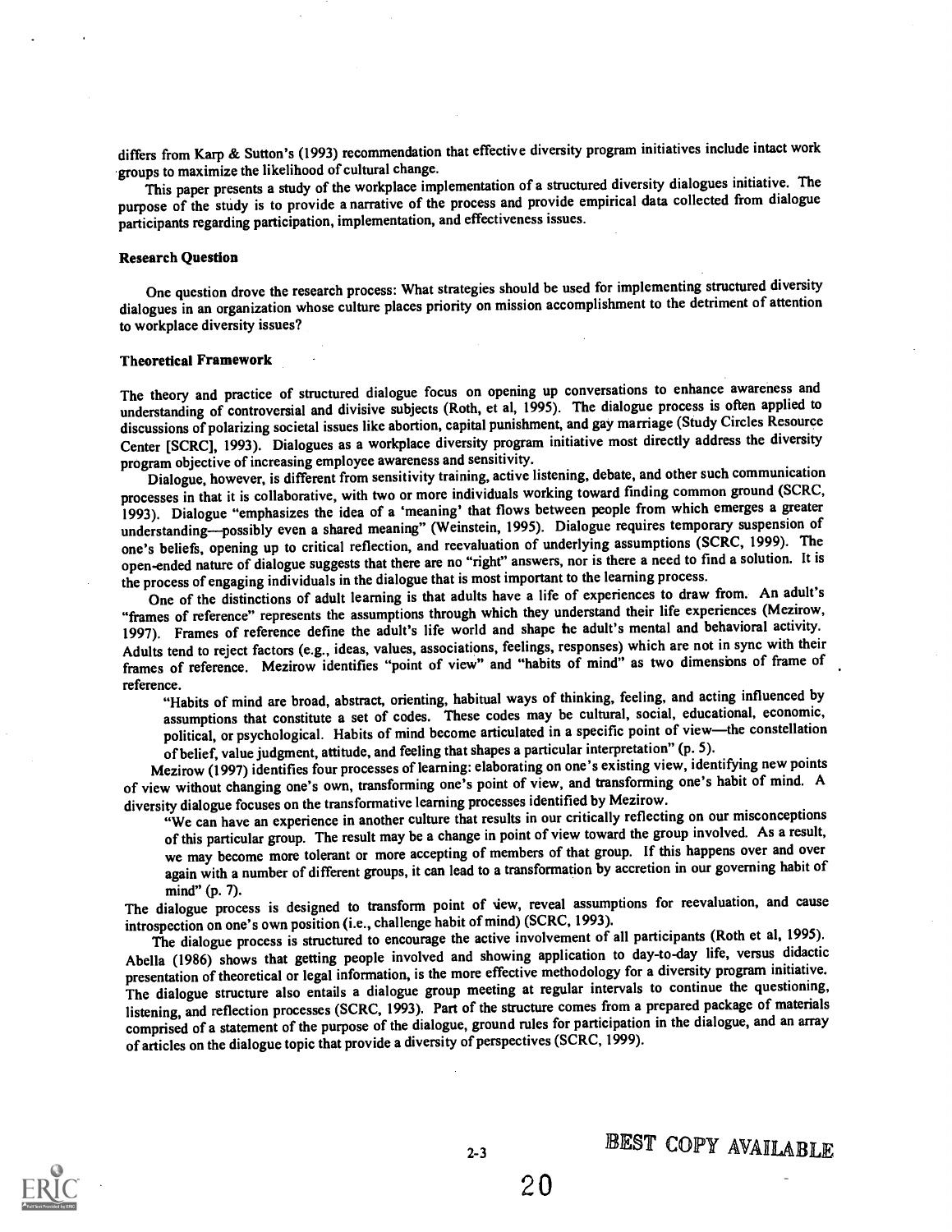### Individual and Organizational Change

The dialogue process indirectly addresses the diversity program objective of systemic culture change. Hersey and Blanchard (1982) identify knowledge (i.e., facts, information), individual attitude (i.e., mindsets, values, biases, stereotypes), individual behavior (i.e., actions), and group behavior (i.e., mores, norms) as bur building blocks of change. Hersey and Blanchard's (1982) individual attitude construct is emblematic of Mezirow's (1997) habits of mind and point of view. Group behavior in this context corresponds to Hofstede's (1980) collective mental programming and Schein's (1992) organizational culture. Hersey and Blanchard suggest that change occurs in one of two cycles. Change is either participative, based on personal power (e.g., personality, education, experience, expertise), or directive, based on position power (e.g., law, regulations, guidelines, rank, title).

Optimally, a diversity program includes initiatives that entail participative and directive change cycles. Management has the power to mandate that all employees participate in diversity program initiatives (i.e., directive change). The structured dialogue process, however, is traditionally oriented toward participative change, rather than directive. Participation in the process increases the individual's knowledge base, providing motivation Sr the individual to change (Abella, 1986). Knowledge gained from participation leads to individual attitude change, which theoretically leads to individual behavior change. Using Hersey and Blanchard's (1982) model for change, once a critical mass of individuals change their behavior, group behavior change occurs (i.e., organizational culture

change). Although dialogue is primarily oriented to the individual level of analysis, the process is also applicable to the organizational setting as a way of cutting through the communication barriers separating organizational subcultures (Schein, 1995). Over time, individuals within the same organization who engage in dialogue will develop shared mental models (i.e., frames of reference), including assumptions about the world, the way the things gets done, and the way things should get done (Boyett, 1995). Organizational learning occurs through the development of these shared mental models. Without shared mental models, organizational learning may be stifled because individual efforts might not be directed towards group or organizational goals.

Many authors suggest that a structured dialogue process involving critical reflection should be the foundation of effective action within any organization (Marquardt, 1999; Schein, 1995; Weinstein, 1995). Schein (1993) argues that "dialogue is necessary as a vehicle for understanding cultures and subcultures, and that organizational learning will ultimately depend upon such cultural understanding. Dialogue thus becomes a central element of any model of organizational transformation" (p. 40). Unlike many diversity initiatives, diversity dialogues move beyond shaping behaviors to changing personal attitudes and challenging prejudice and stereotypes. This change process is ideally suited to a diversity program initiative.

#### **Methods**

This was a study of a single entity bounded by time and activity. Lincoln and Guba (1985) suggest that such a study be conducted in a natural setting, noting that phenomena "take their meaning as much from their contexts as they do from themselves" (p. 189). The organizational context provided the natural setting.

#### The Site

The site for the study (the Agency) is a 3,200-employee U.S. Government agency. The Agency's mission is scientific and extremely technical in nature. Primary focus and priority is given to technical issues. Technical proficiency is highly valued, and the Agency has enjoyed a history of leading in technical competence. The high focus on technical competence has greatly de-emphasized the importance of "people" issues, leaving the perception that mediocrity on people issues is acceptable. As a result, the Agency has faced difficulty in recruiting and retaining employees. This compounds the issue of not having a representative workforce, and has brought the larger issue of workforce diversity to the forefront. A 1997 employee opinion survey and focus groups conducted in 1998 and 1999 also increased attention to diversity issues.

Since 1987, the Agency has conducted many diversity program initiatives, addressing all three areas of diversity program objectives (e.g., demographic representation, awareness and sensitivity, systemic culture change). Specific initiatives have included training programs; the establishment of a multi-cultural advisory team; the initial development and timely revision of a Diversity Management Plan; diversity "celebrations" with educational speakers, ethnic food, and entertainment representing different cultures; and, several seminars that dealt with specific aspects of diversity in the workplace.

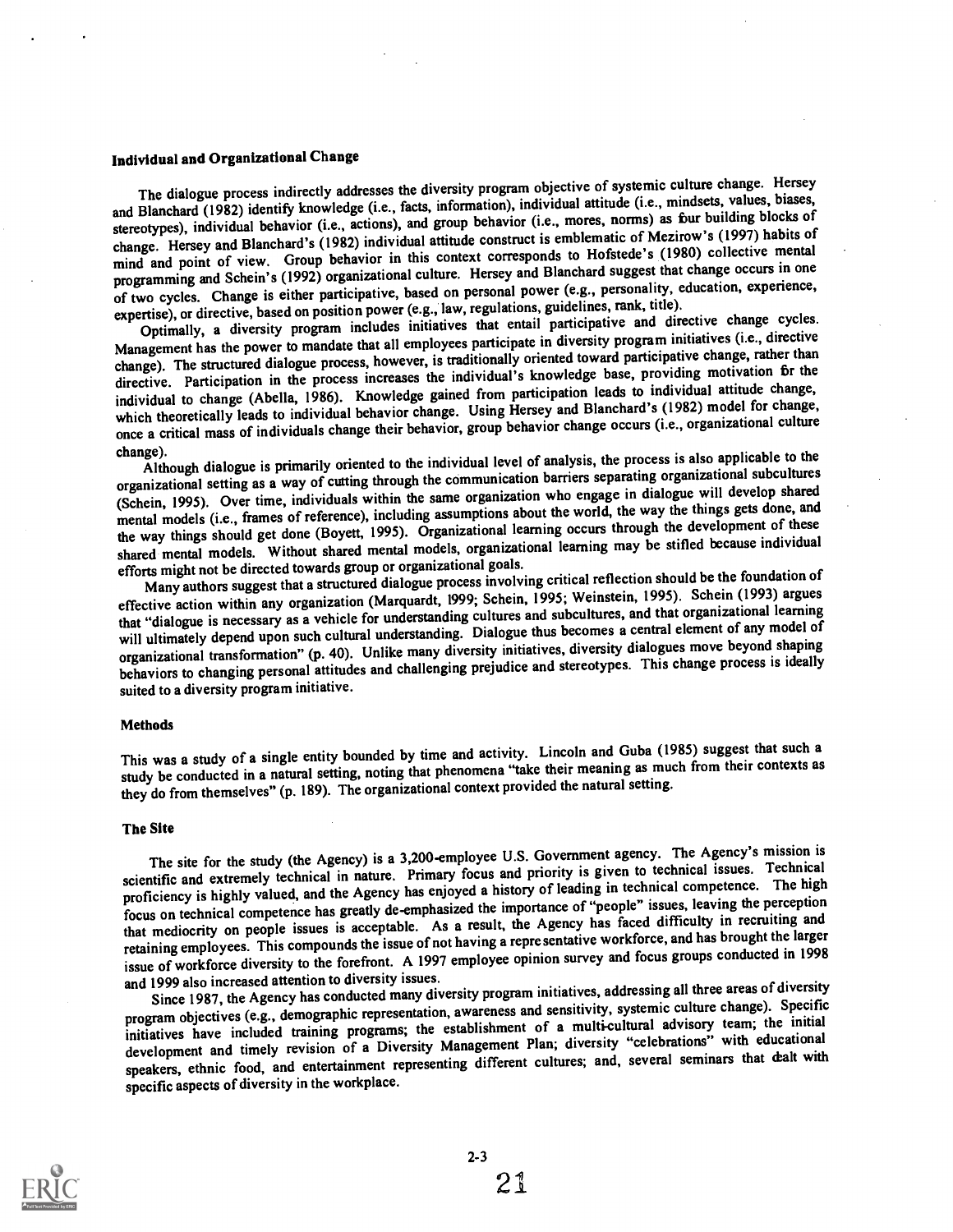#### Diversity Dialogue Groups

Diversity dialogue sessions were envisioned as a follow-on training initiative that could have implications in various workplace settings. One such application was for intact work units to come together and engage in dialogue about diversity and related topics that affect the local work climate. Another was for "change agents" from across the organization to have a forum to discuss their experiences at the organization from a personal perspective and to be able to work together to make the organization more inclusive and effective in the future. These two perspectives resulted in two pilot diversity dialogues groups. The pilot diversity dialogues were conducted in 1999, with the finding that cross-organizational participation was preferred (Kormanik, Krieger, & Tilghman, 2000). The purposefully-chosen sample for the pilot groups was small, with a total of 25 selected to participate, 16 completing the pilot dialogue series, and only 13 completing the survey at the completion of the pilot dialogue series.

Seventy-five dialogue participants were invited to participate in the new dialogue series. Participants were assigned to one of five groups, maximizing the diversity in each, using such diversity factors as gender, age, race, national origin, and occupation. The same OD approach used in planning the pilot initiative was used for the new groups. Discussions with Agency representatives helped to assess the current state of the organization, clarify the desired state, identify the barriers to attaining the desired state, and a plan of action for implementation of the new dialogue groups. The initiative was intended to enhance personal growth and development, provide an opportunity for surfacing diversity issues, foster individual perspective and behavior change, and help participants understand and model appropriate work place behaviors. The initiative was intended to provide an organizational solution to diversity is sues, remedy the past, or replace other diversity program efforts.

Using a structured framework to guide discussion, the diversity dialogues included 10, two-hour sessions scheduled every other week at the same time. All dialogue sessions were conducted on-site, at various buildings in the Agency's campus-like setting. The first session was an orientation for all dialogue participants. Participants were given a dialogues package which included the initiative purpose and objectives, expectations, framework, schedule, excerpts from the Agency's Management Plan and values statement, and articles illustrating differing perspectives on diversity. Before each subsequent session, a summary of the previous session was e-mailed to each dialogue participant. Participants were encouraged to provide feedback on the summaries. The facilitators opened each session by reviewing the summary and the expectations for the current session. The articles were used to stimulate thought and discussion. Several management models were also used to examine the individual's approach to change surrounding diversity in the Agency's work environment.

#### Data Collection and Analysiss

Qualitative data was collected from multiple sources. The summaries of each of the dialogue sessions, developed by the dialogue participants and dialogue facilitators, were the primary source of data. The qualitative data also includes first-hand observations from the facilitators' journaling during the duration of the study. Data came from other stakeholders, including the equal employment opportunity (EEO) Program Office, human resources, and management representatives. Physical artifacts were examined, including the organization's strategic plan, employee opinion surveys, diversity statement, and other documents. Data analysis included description and identification of themes in the findings and assertions. This study used a highly participatory mode of research, involving dialogue participants in every phase of the study.

The qualitative data was augmented with descriptive statistics. Quantitative data was collected after the last dialogue session, using the same instrument administered at the conclusion of the pilot dialogues. The instrument asked for participants' reaction to the diversity dialogues initiative, as well as their perceptions on the dialogue process, its applicability to the organizational context, and whether the stated objectives for the diversity dialogues were met. The body of the instrument consisted of 32 statements. Participants responded to the statements by indicating "Strongly Agree," "Agree," "Undecided," "Disagree," or "Strongly Disagree." Frequencies for response sets from all participants were tabulated using statistical software. Additionally, analysis of variance (ANOVA) was conducted for cross-group comparisons.

#### Results

The findings show that the culture of the Agency gives priority to the technical mission, almost to the exclusion of all other activities. Participants' data show that managers and employees do not see diversity as an integral part of mission accomplishment. Participant comments indicate that in this scientific environment diversity is seen as amorphous, without easily calculated metrics or solutions. Participant observations of management reaction to

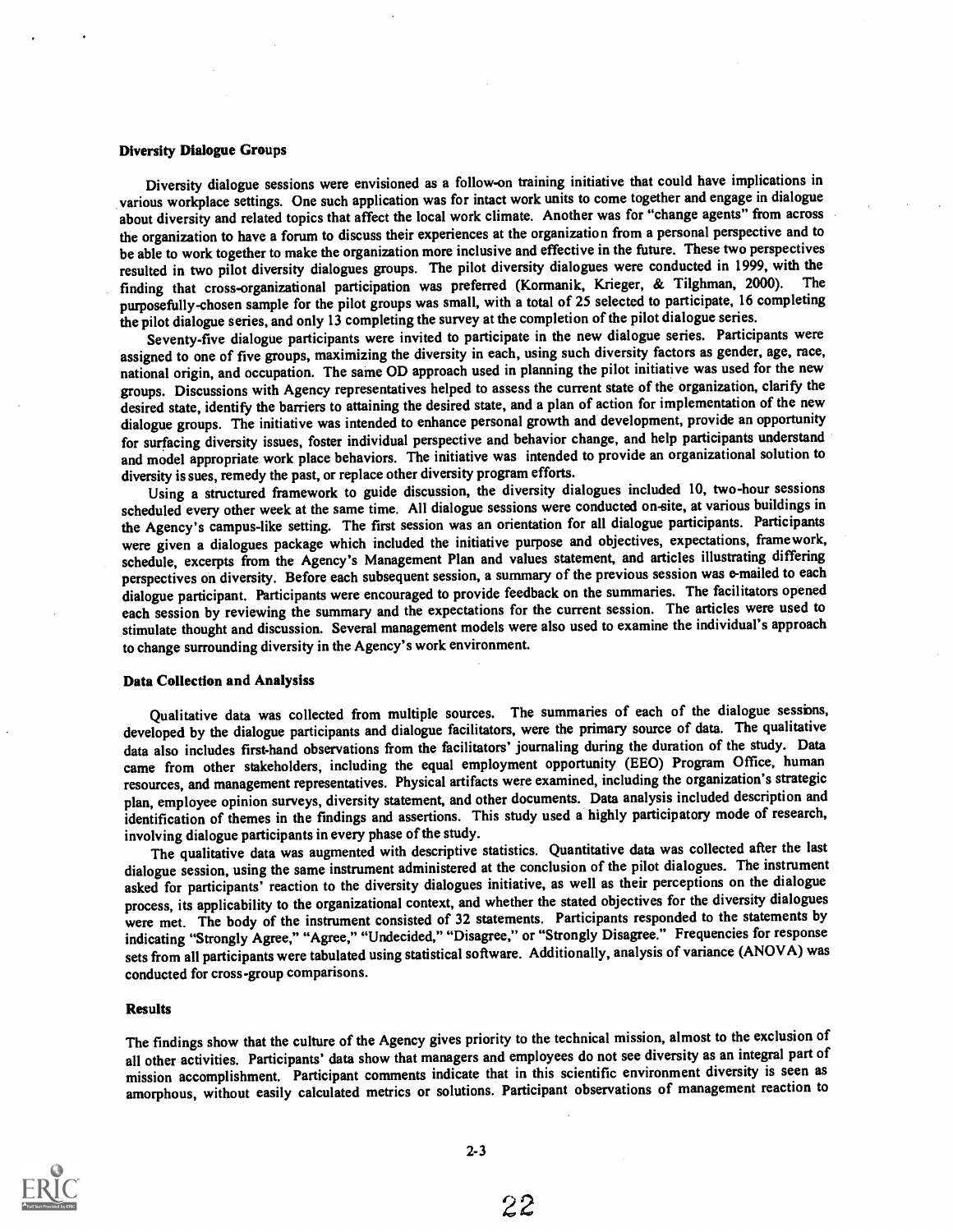diversity issues have included denial, disregard, and avoidance. Discussion of diversity detracts from mission accomplishment and should be avoided. Diversity issues are ignored unless there is an associated problem with the task at hand. When data indicates a diversity problem, there follows a request for more data for analysis rather than any attempt to understand and address the issue.

Given the Agency's culture, employees are quick to use the scientific method, collecting and analyzing data to solve a technical problem. When faced with a diversity issue, they take a different, more cautious approach. Discussion of diversity in the workplace is difficult, takes time, and involves risk, making it hard to do in a riskaverse environment where time is a highly-guarded resource. The Agency's culture leaves employees doubtful of the importance of diversity to the overall business strategy and to mission accomplishment. Dialogue participants continually talked about mixed signals when examining the Agency's response to diversity issues. The value of the diversity dialogues initiative was questioned. One participant summed it up with, "I have to get my job done, so my interest in coming to the sessions doesn't matter, just like my diversity doesn't matter."

Several participants noted that the dialogues were the only option for open discussion of diversity issues in their workplace. Even though participants may have perceived the need to participate in the diversity dialogues, they opted for work-related meetings when given a choice. The data indicate that individuals want to talk about diversity issues but, at work, they see the emphasis on mission accomplishment; they think they'll be rewarded more for, and would rather spend time on, work directly related to "mission essential" activities.

#### Survey Responses

There were no significant differences between the data from the pilot dialogue groups and the new dialogue groups. This enabled combining the data to increase sample size  $(n= 87)$ . The survey covered three areas: participation, implementation, and effectiveness. In terms of participation, three statements received a high level of agreement: participants in a diversity dialogues group should be drawn from across the Agency (85.7 %), be representative of the diversity of the Agency (91.1%), and participants thought their supervisor should participate in a diversity dialogues group (73.2%).

Participants responded to statements regarding the implementation of the initiative. In terms of scheduling, participants agreed that two hours was sufficient time for dialogue (87.5%) and that diversity dialogues sessions should be scheduled at regular intervals (80.3%). Participants agreed that the examples shared by the facilitators were helpful in providing a deeper understanding of diversity issues (87.5%). They also agreed that diversity dialogues should continue as a vehicle to allow employees to share perspectives on work force diversity issues at the

Agency (96.4%). There was a substantial amount of agreement that diversity dialogues was effective. Over three-quarters (78.6%) of participants agreed that the stated purpose and objectives of the diversity dialogues were met. Participants felt that there was a mood of openness among the participants (91.1%) and that diversity dialogues made discussing diversity issues less risky (85.7%). Also, participants said they heard different perspectives on work force diversity (92.8%) and now have a deeper understanding of diversity issues among Agency employees (92.8%). The diversity dialogues sessions also helped participants examine the role of individual employees in creating positive change (87.5%). Finally, diversity dialogues helped participants identify behaviors that promote mutual respect for divergent perspectives in their work environment (91.1%) and to confront assumptions, perceptions, and stereotypes that impede their effectiveness (73.2).

#### Cross-Group Comparison

Cross-group comparison included demographic categories of age, race, gender, occupation, and tenure. Surprisingly, there were no statistically significant differences in survey responses based on gender, occupation, or tenure. ANOVA results indicated that significant differences were found in mean ratings of certain items based on race. Specifically, Black participants rated higher than all other racial categories the desire to have their supervisor present at the diversity dialogues sessions (F=3.87, p<.01). Also in terms of race, Hispanic participants rated higher than all other racial categories that the diversity dialogues sessions should be limited to one hour  $(F=2.76, p<0.01)$ . ANOVA results also indicated that there was a statistically significant difference in survey responses based on age. Participants over the age of 60 rated higher than all other age groups that two hours was sufficient time for dialogue (F=6.95, p<.01). They also indicated in their responses that they were now more aware of the impact of diversity in the workplace  $(F=3.58, p<.01)$ .

2-3

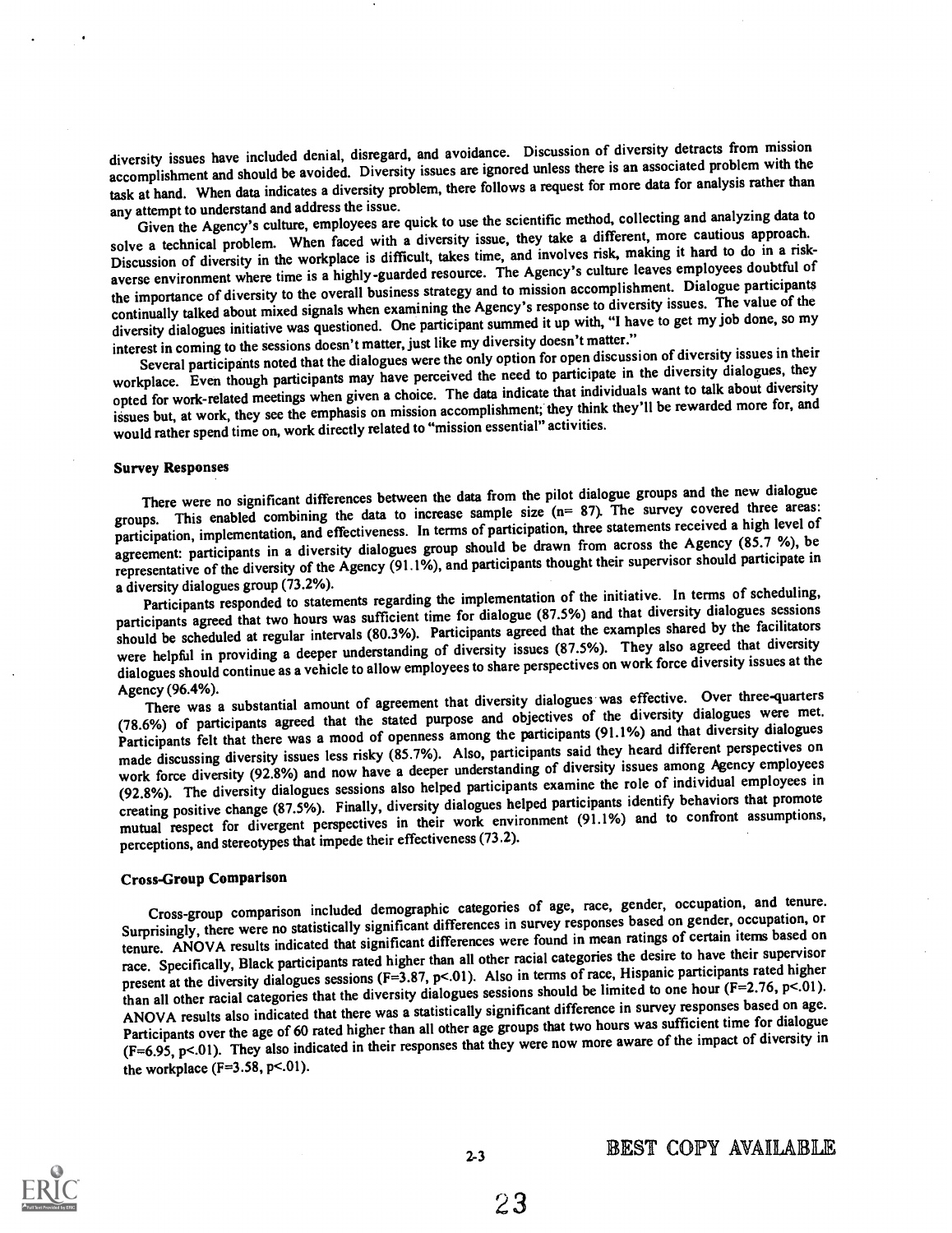#### Conclusions

This study looked at the issues of implementing diversity dialogues in an organizational setting. It could be inferred that the Agency's culture was not conducive to the diversity dialogues process. The workplace focus on task to the exclusion of other activities, the de-emphasis on discussing non-work issues, the limited communication skills of employees and managers, and the inability to see the nexus between diversity and mission accomplishment surfaced as challenges to effective dialogue implementation in a workplace setting.

Fundamentally, a diversity initiative must create awareness of diversity, its impact on the workplace, and its impact on the bottomline (Johnson & O'Mara, 1992). Diversity initiatives generally must link the diversity program to the corporate culture and business objectives of the organization to be successful (Wilson, 1997). The dialogue process represents a major shift from this philosophy. It also represents a major change for an organization's task-oriented employees. Clearly, organizational learning was impeded by the lack ofshared mental models linking diversity program initiatives and mission accomplishment. In this study, the Agency's focus on task<br>was detrimental to dialogue attendance.

was detrimental to dialogue attendance. Dialogue participants wanted tools and the "right answers" to questions about diversity issues. This expectation is anathema to the dialogue process. Studies show failure of diversity initiatives is often due to unclear expectations (Delatte & Baytos, 1993; Karp & Sutton, 1993). Even though participants understood the purpose, they sometimes viewed the dialogues as "training" and were frustrated at times when there were no "right answers" available. Despite the occasional frustration, participants commented that they learned about self and had a greater appreciation for other participants, as well as a better understanding of the multitude of diversity issues through the

dialogue. The data from this study show that an organization's management can increase participation in a structured diversity dialogue initiative by increasing the status of the initiative. One way to accomplish this is by directive change, making dialogue participation mandatory. Alternative options, such as showing visible support and personal participation from management may prove more beneficial to changing the culture through a participative change cycle, similar to that described by Hersey and Blanchard (1982). Mezirow (1997) suggests that in attempting a transformative learning process, an individual's "points of view are more accessible to awareness and to feedback from others" (p. 6). Transforming habit of mind requires heightened awareness and critical reflection of generalized bias. This commonly indicates the need for participative change. While mandating the program for all employees may improve attendance, the quality of that participation may not support transformative learning.

# Contribution to New Knowledge in HRD

This study contributes new knowledge in HRD by addressing the issues for implementing structured dialogue in a workplace setting. Arguably, there are numerous reasons for the failure of diversity program initiatives. Kormanik and Geffner (1995) show three primary restraining factors: a lack of personal responsibility and accountability, a lack of positive leadership at all levels, and a lack of visible management commitment. All three of these barriers surfaced in this study, and must be strategically addressed in any workplace implementation of diversity dialogues. Specific strategies, however, may enhance the success of dialogue implementation. Strategies include visible management endorsement making diversity an integral part of the "real work;" senior management participation, direct involvement, and scheduling flexibility; increased positive communications throughout the workplace to give the activity greater status and priority; and an increased premium on developing "soft" skills (e.g., communication, interpersonal relations, teambuilding). All of these may promote systemic organizational culture change.

### Limitations and Areas for Further Research

The purpose of the study was to provide an explanatory narrative of the implementation of diversity dialogues. It was not intended to examine the effectiveness of diversity dialogues as a specific diversity program initiative. Rather, this is a study of the implementation process, and a discussion of the lessons learned from that process. Also, this was not a study of the trends which may emerge from a structured dialogic process (see Kormanik, Krieger, & Tilghman, 2000). Further research is needed to address the larger issues of diversity program effectiveness and the linkage between diversity programs and organizational performance. A comprehensive analysis of the efficacy of a diversity program or a discrete program initiative would require a long-term, posttest evaluation to ensure validity (Dixon, 1990). Because this study was limited to one organizational context and the



 $2 - 3$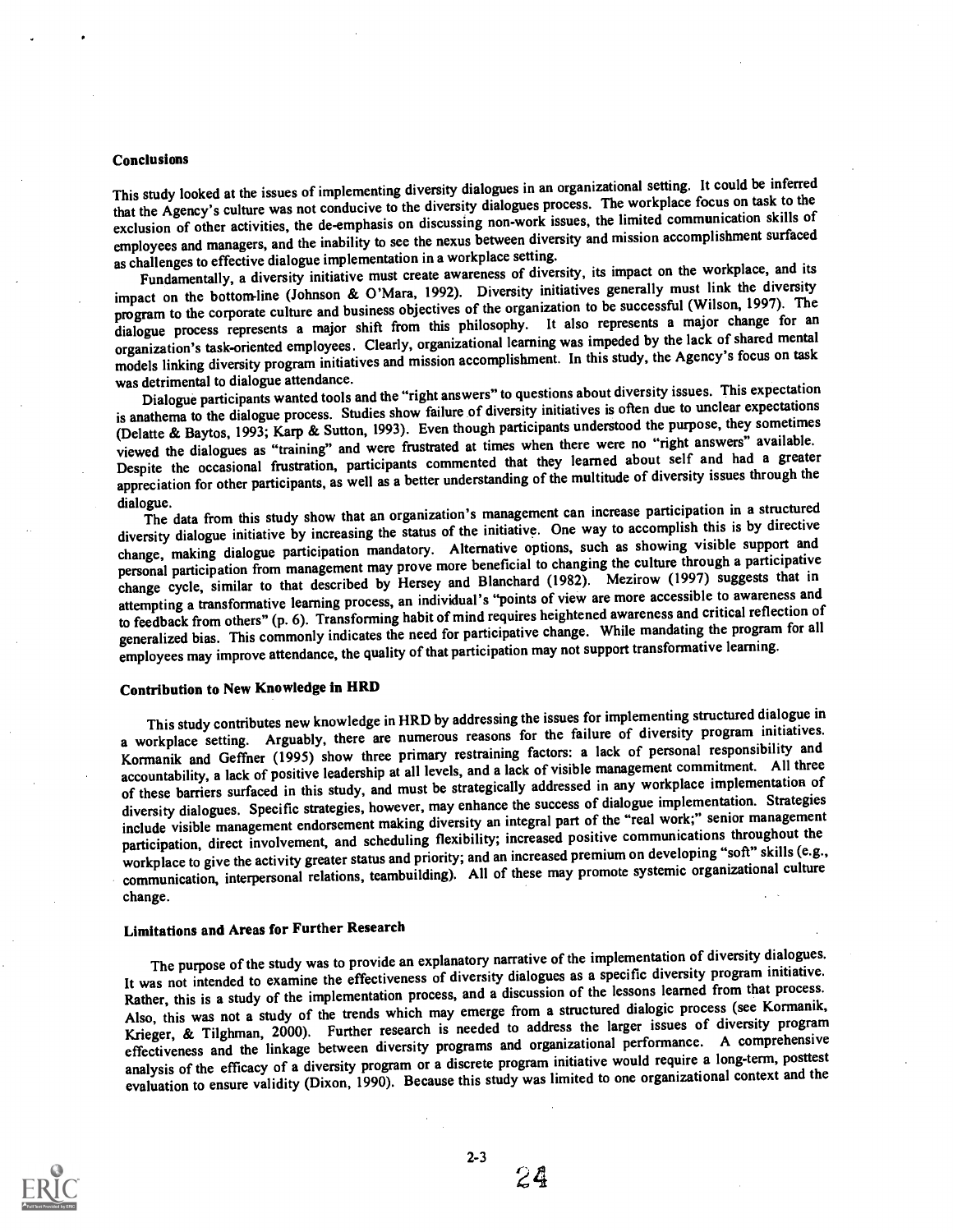dialogue focus limited to the issue of workforce diversity, comparison of these results with research in other organizational contexts and focusing on otherdialogue topics is warranted.

#### References

Abella, K. T. (1986). Building successful training programs. Reading, MA: Addison-Wesley.

Beer, M., & Eisenstat, R. A. (1996). Developing an organization capable of implementing strategy and learning. Human Relations, 49, 597-619.

Boyett, J. (1995). Beyond workplace 2000. New York: Penguin Books.

Caudron, S. (1993, April). Successful companies realize that diversity is a long-term process, not a program.<br>Personnel Journal, pp. 54–55.

Personnel Journal, pp. 54–55.<br>Delatte, A. P., & Baytos, L. (1993, January). Eight Guidelines for successful diversity training. Training, pp. 55–60. Dixon, N. M. (1990). The relationship between trainee responses on participant reaction forms and posttest scores.

Human Resource Development Quarterly, 1, 129-138.

Hersey, P., & Blanchard, K. (1982). Management of organizational behavior: Utilizing human resources (4th ed.).<br>Englewood Cliffs, NJ: Prentice-Hall.

Englewood Cliffs, NJ: Prentice-Hall. Hofstede, G. (1980). Culture's consequences: International differences in work-related values. Newbury Park, CA:

Sage. Ingrassia, M. (1993, October 25). Abused and confused. Newsweek, pp. 57-58.

Johnson, R. B., & O'Mara, J. (1992, May). Shedding new light on diversity training. Training & Development, pp.

45-52. Karp, H. B., & Sutton, N. (1993, July). Where diversity training goes wrong. Training, pp. 30-34.

Kormanik, M. B., & Geffner, J. H. (1995). Work group effectiveness: Perspectives on diversity, diversity awareness and skills-building training program, report on the FY95 training program outcomes. Alexandria, VA:<br>Organization Development Systems.

Organization Development Systems.<br>Kormanik, M. B., Krieger, D. A., &, Tilghman, T. E. (2000). Cross-organizational vs. localized participation: A case study on workplace diversity dialogues implementation. In K. P. Kuchinke (Ed.), 2000 Academy of Human Resource Development Conference Proceedings: Vol. 1 (pp. 343-351). Baton Rouge, LA: Academy of Human Resource Development.

Lincoln, Y. S., & Guba, E. G. (1985). Naturalistic inquiry. Beverly Hills, CA: Sage.

Marquardt, M. J. (1999). Action learning in action: Transforming problems and people for world-class organizational learning. Palo Alto, CA: Davies-Black.

Mezirow, J. (1997). Transformative learning: Theory to practice. In S. Imel & R. G. Brockett (Series Eds.) & P. Cranton (Vol. Ed.), Transformative learning in action: Insights from practice (pp. 5-12). San Francisco: Jossey-

Bass.<br>Roth, S., Herzig, M., Chasin, R., Chasin, L., & Becker, C. (1995). Across the chasm. In Context, 40, 33-35.

Rynes, S., & Rosen, B. (1995). A field survey of factors affecting the adoption and perceived success of diversity training. Personnel Psychology, 58, 247-270.

Schein, E. H. (1992). Organizational culture and leadership (2nd ed.). San Francisco: Jossey-Bass.

Schein, E. H. (1993). On dialogue, culture, and organizational learning. Organizational Dynamics, 22 (2), 40-51.

Schein, E. H. (1995). Dialogue and learning. Executive Excellence, 12 (4), 3.

Study Circles Resource Center. (1993). The study circle handbook. Pomfret, CT: Author.

Study Circles Resource Center. (n.d./1999). Guidelines for creating effective study circles material. [WWW document]. URL http://meana.cc.uregina.ca/-icsgd2/scpg3.html

Todd, F. (1994). Professional learning for ethno-cultural diversity, Part II: Dialogue, an emerging model. International Journal of Lifelong Education, 13 (2), 101-124.

Tsui, A. S., & Gutek, B. A. (2000). Demographic differences in organizations. Current research and future directions. Lanham, MD: Lexington.

directions. Lanham, MD: Lexington.<br>Washington, C. (1995). A theory of diversity. Proceedings of the 1995 Academy of Human Resource Management Conference. Baton Rouge, LA: Academy of Human Resource Management.

Weinstein, K. (1995). Action learning: A journey in discovery and development. London, England: HarperCollins. Wilson, T. (1997). Diversity at work: The business case for equity. Toronto: Wiley.

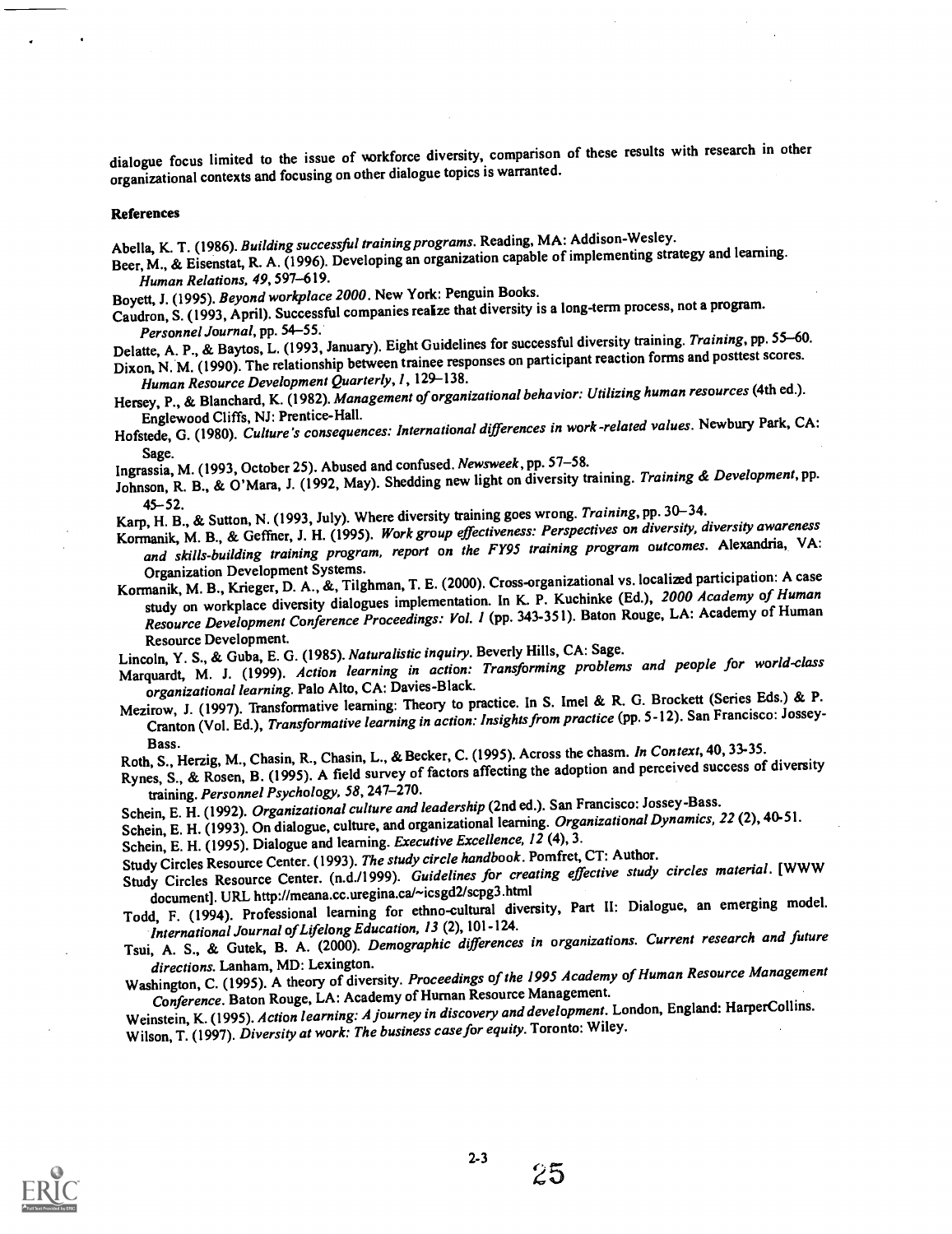

 $\mathcal{L} \subset \mathbb{Z}$ 

 $\ddot{\phantom{1}}$ 

U.S. Department of Education





REPRODUCTION RELEASE

(Specific Document)

# I. DOCUMENT IDENTIFICATION:

| Title:<br>2002 AHRD Conference Proceedings          |                          |
|-----------------------------------------------------|--------------------------|
| Author(s) Toby marshall Eqage & Susan A. Lynham     |                          |
| Corporate Source:                                   | <b>Publication Date:</b> |
| Academy of Human Resource Development February 2002 |                          |

### II. REPRODUCTION RELEASE:

r order to disseminate as widely as possible timely and significant materials of interest to the educational community, documents announced In the monthly abstract journal of the ERIC system, Resources in Education (RIE), are usually made available to users in microfiche, reproduced paper copy, and electronic media, and sold through the ERIC Document Reproduction Service (EDRS). Credit is given to the source of each document, and, If reproduction release is granted, one of the following notices is affored to the document.

If permission is granted to reproduce and disseminate the identified document, please CHECK ONE of the following three options and sign at the bottom of ma page.

|                                                                                                                                                               | The surges addux shown below will be<br><b>Died in all Level 2A documents</b>                                                                                                                                                                                                                                                                                                                                                                                                                                     | The seriols slider shown below will be<br>albed to all Leal 28 documents                                  |
|---------------------------------------------------------------------------------------------------------------------------------------------------------------|-------------------------------------------------------------------------------------------------------------------------------------------------------------------------------------------------------------------------------------------------------------------------------------------------------------------------------------------------------------------------------------------------------------------------------------------------------------------------------------------------------------------|-----------------------------------------------------------------------------------------------------------|
| PERMISSION TO REPRODUCE AND<br>DISSEMINATE THIS MATERIAL HAS<br>BEEN GRANTED BY                                                                               | PERMISSION TO REPRODUCE AND<br>DISSEMINATE THIS MATERIAL IN<br>MICROFICKE, AND IN ELECTRONIC MEDIA<br>FOR ERIC COLLECTION SUBSCRIBERS ONLY.<br>HAS BEEN GRANTED BY                                                                                                                                                                                                                                                                                                                                                | PERMISSION TO REPRODUCE AND<br><b>OISSEMINATE THIS MATERIAL IN</b><br>MICROFICHE ONLY HAS BEEN GRANTED BY |
| Sample                                                                                                                                                        | Sample                                                                                                                                                                                                                                                                                                                                                                                                                                                                                                            |                                                                                                           |
| TO THE EDUCATIONAL RESOURCES<br>INFORMATION CENTER (ERIC)                                                                                                     | TO THE EDUCATIONAL RESOURCES<br><b>INFORMATION CENTER (ERIC)</b>                                                                                                                                                                                                                                                                                                                                                                                                                                                  | TO THE EDUCATIONAL RESOURCES<br>INFORMATION CENTER (ERIC)                                                 |
|                                                                                                                                                               | 2A                                                                                                                                                                                                                                                                                                                                                                                                                                                                                                                | <b>2B</b>                                                                                                 |
| Lavel 1                                                                                                                                                       | Lavel 2A                                                                                                                                                                                                                                                                                                                                                                                                                                                                                                          | Laval 2B                                                                                                  |
|                                                                                                                                                               |                                                                                                                                                                                                                                                                                                                                                                                                                                                                                                                   |                                                                                                           |
|                                                                                                                                                               |                                                                                                                                                                                                                                                                                                                                                                                                                                                                                                                   |                                                                                                           |
| Check have for Level 1 release, permitting reproduction<br>and dissemination to microtiche or other ERIC archival<br>mudio (e.g., electronic) and paper copy. | Check here for Level 2A missue, parmilling reproduction<br>and discurrentian in microfiche and in electronic mudia<br>for ERIC archival collection makeribers only                                                                                                                                                                                                                                                                                                                                                | Check here for Lavel 2B release, committed<br>regradución end dissentrezion in microliche only            |
|                                                                                                                                                               | Documents will be processed us invitanted provided reproduction caselity permits.<br>If permission to reproduce in granted, but no box in checked, documents will be processed at Level 1.                                                                                                                                                                                                                                                                                                                        |                                                                                                           |
|                                                                                                                                                               |                                                                                                                                                                                                                                                                                                                                                                                                                                                                                                                   |                                                                                                           |
| Scheure<br>aidrun                                                                                                                                             | I hereby grant to the Educational Resources Information Center (ERIC) nonexclusive permission to reproduce and disseminate this document<br>as indicated above. Reproductión from the ERIC microfiche or electronic media by persons other than ERIC employees and its system<br>contractors requires permission from the copyright holder. Exception is made for non-profit reproduction by libraries and other service agencies<br>to satisfy information needs of educators in response to discrete inquiries. | Printed Name(Position/Title:                                                                              |
| Organization / Address                                                                                                                                        | <b>Academy of Human Resource</b>                                                                                                                                                                                                                                                                                                                                                                                                                                                                                  |                                                                                                           |
| Development                                                                                                                                                   |                                                                                                                                                                                                                                                                                                                                                                                                                                                                                                                   | $F^{\text{XX}}$ 419. 372.8385<br>414.342.9155                                                             |
| <b>Sign</b><br>here.-J<br>please                                                                                                                              | College of Technology<br><b>Bowling Green State University</b><br>Bowling Green, OH 43403-0301                                                                                                                                                                                                                                                                                                                                                                                                                    | ENDINGTON Q CLAPA<br>$104x$ 2 - 2 $8 - 03$<br>(over)                                                      |
|                                                                                                                                                               |                                                                                                                                                                                                                                                                                                                                                                                                                                                                                                                   |                                                                                                           |